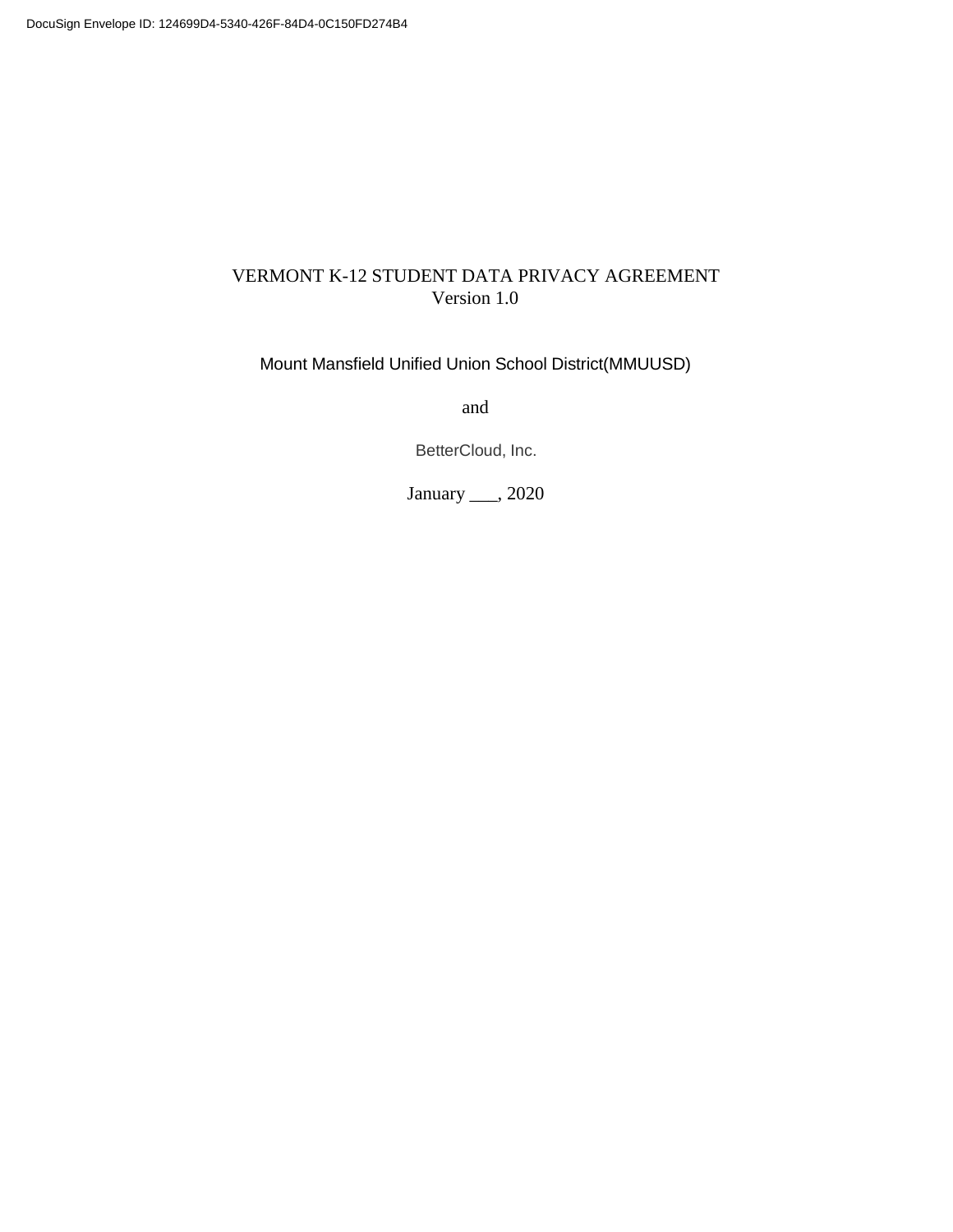This Vermont Student Data Privacy Agreement ("DPA") is entered into by and between the Mount Mansfield Unified Union School District (hereinafter referred to as "LEA") and BetterCloud, Inc. (hereinafter referred to as "Provider") on January \_\_\_, 2020. The Parties agree to the terms as stated herein.

## **RECITALS**

**WHEREAS,** the Provider has agreed to provide the Local Education Agency ("LEA") with certain software services ("Services") pursuant to a Master Subscription Agreement dated [Insert Date] ("Service Agreement"); and

**WHEREAS,** in order to provide the Services described in the Service Agreement, the Provider may receive or create and the LEA may provide documents or data that are covered by several federal statutes, among them, the Family Educational Rights and Privacy Act ("FERPA") at 20 U.S.C. 1232g (34 CFR Part 99), Children's Online Privacy Protection Act ("COPPA"), 15 U.S.C. 6501-6506; and the Protection of Pupil Rights Amendment ("PPRA") 20 U.S.C. 1232h; and

**WHEREAS**, this Agreement is intended to comply with Vermont laws and Federal Law.

**WHEREAS**, for the purposes of this DPA, to the extent Personally Identifiable Information (as defined in Exhibit "C") from Pupil Records (as defined in Exhibit "C") are transmitted to Provider from LEA, Provider is a school official with legitimate educational interests in accessing educational records pursuant to the Service Agreement; and

**WHEREAS**, the Parties wish to enter into this DPA to ensure that the Service Agreement conforms to the requirements of the privacy laws referred to above and to establish implementing procedures and duties; and

**WHEREAS**, the Provider may, by signing the "General Offer of Privacy Terms" (Exhibit "E"), agree to allow other LEAs the opportunity to accept and enjoy the benefits of this DPA for the Services described herein, without the need to negotiate terms in a separate DPA.

**NOW THEREFORE,** for good and valuable consideration, the parties agree as follows:

### **ARTICLE I: PURPOSE AND SCOPE**

Vermont Student Data Privacy Agreement V 1.0 22 **1. Purpose of DPA**. The purpose of this DPA is to describe the duties and responsibilities to protect Student Data (as defined on Exhibit "C") transmitted to Provider from the LEA pursuant to the Service Agreement, including compliance with all applicable statutes, including the FERPA, PPRA, COPPA, and other applicable Vermont State laws, all as may be amended from time to time. In performing these services, to the extent Personally Identifiable Information (as defined in Exhibit "C") from Pupil Records (as defined in Exhibit "C") are transmitted to Provider from LEA, the Provider shall be considered a School Official with a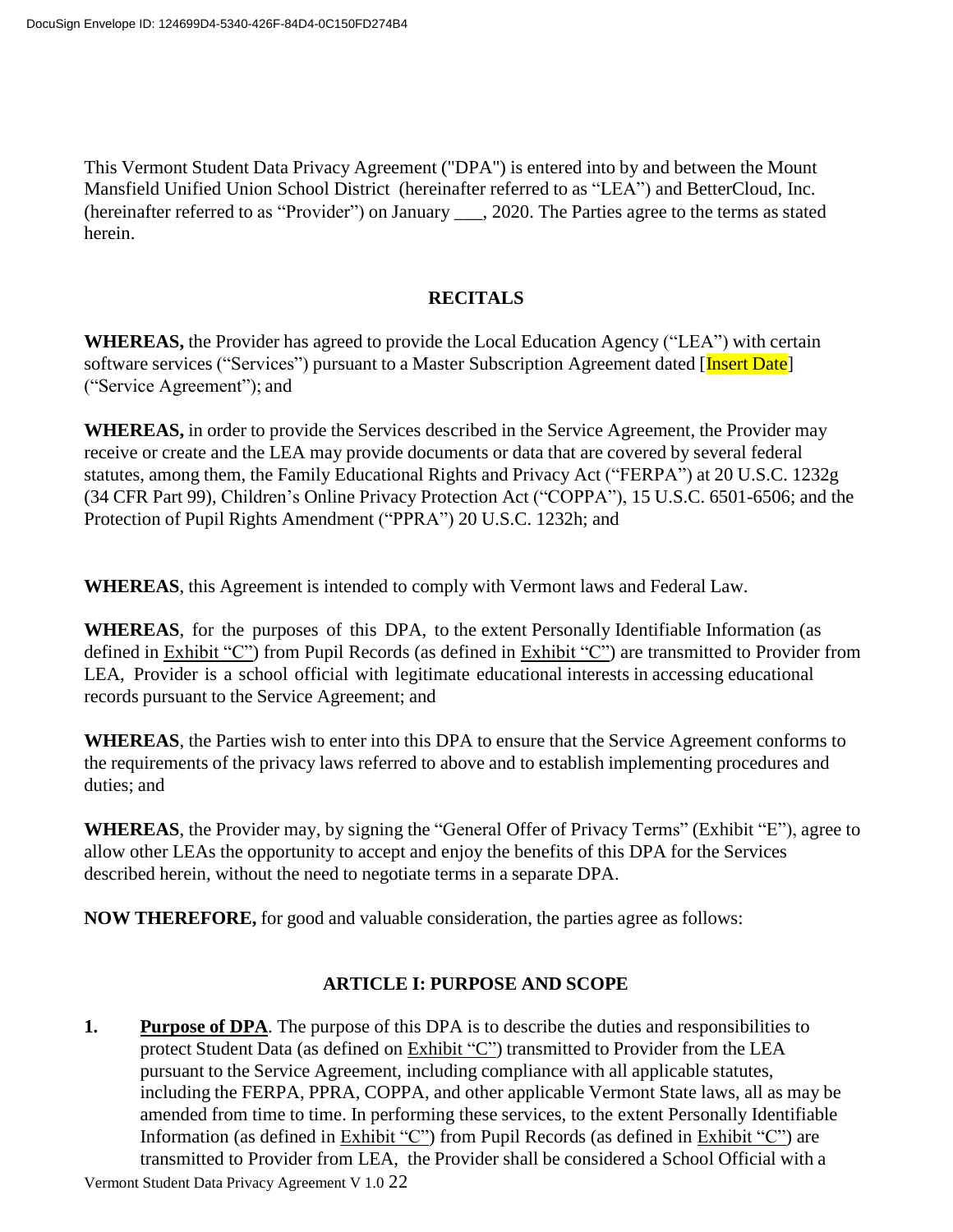legitimate educational interest, and performing services otherwise provided by the LEA. With respect to the use and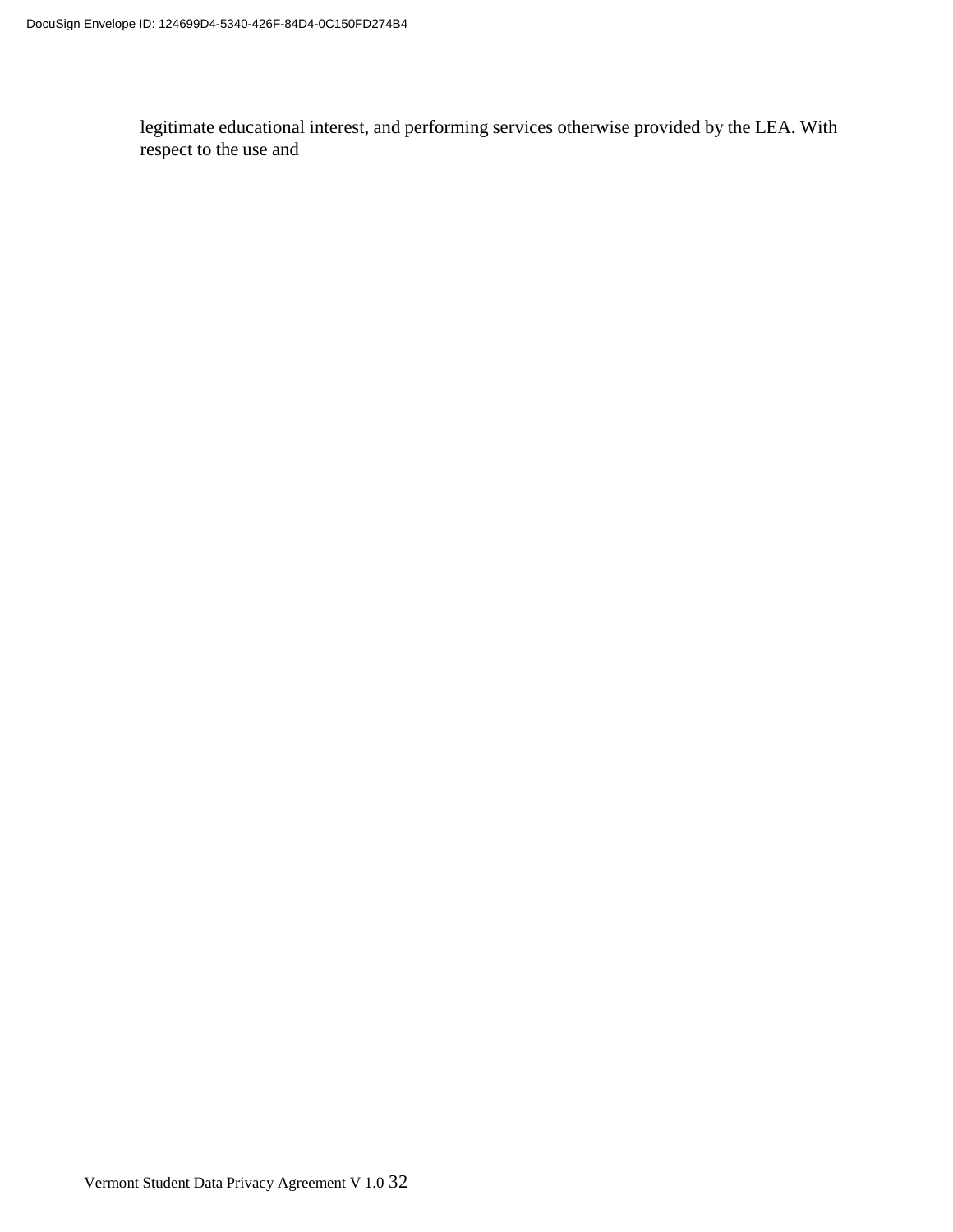maintenance of Student Data, Provider shall be under the direct control and supervision of the LEA.

- **2. Nature of Services Provided**. The Provider has agreed to provide the following digital educational services described in Exhibit "A" hereto.
- **3. Student Data to Be Provided**. The Parties shall indicate in the Schedule of Data, attached hereto as Exhibit "B" the categories of student data to be provided by LEA to Provider in order for Provider to perform the Services.
- **4. DPA Definitions**. The definition of terms used in this DPA is found in Exhibit "C". In the event of a conflict, definitions used in this DPA shall prevail over term used in the Service Agreement.

#### **ARTICLE II: DATA OWNERSHIP AND AUTHORIZED ACCESS**

**1. Student Data Property of LEA**. All Student Data transmitted to the Provider pursuant to the Service Agreement is and will, as between Provider and the LEA, continue to be the property of and under the control of the LEA. The Provider further acknowledges and agrees that all copies of such Student Data transmitted to the Provider, including any modifications or additions or any portion thereof from any source, are subject to the provisions of this Agreement in the same manner as the original Student Data.

The Parties agree that as between them, all rights, including all intellectual property rights in and to Student Data contemplated per the Service Agreement shall remain the exclusive property of the LEA. For the purposes of FERPA, the Provider shall be considered a School Official, under the control and direction of the LEAs as it pertains to the use of Student Data notwithstanding the above. Provider may transfer pupil-generated content to a separate account, according to the procedures set forth below.

- **2. Parent Access**. LEA shall establish reasonable procedures by which a parent, legal guardian, or eligible student may review Student Data in the pupil's records, correct erroneous information, and procedures for the transfer of pupil-generated content to a personal account, consistent with the functionality of services. Provider shall respond in a timely manner (and no later than 45 days from the date of the request) to the LEA's request for Student Data in a pupil's records held by the Provider to view or correct as necessary. In the event that a parent of a pupil or other individual contacts the Provider to review any of the Student Data accessed pursuant to the Services, the Provider shall refer the parent or individual to the LEA, who will follow the necessary and proper procedures regarding the requested information.
- **3. Pupil-Generated Content.** If pupil generated content is stored or maintained by the Provider as part of the Services described in Exhibit "A", Provider shall, at the written request of the LEA, return or destroy said pupil generated content upon termination of the Service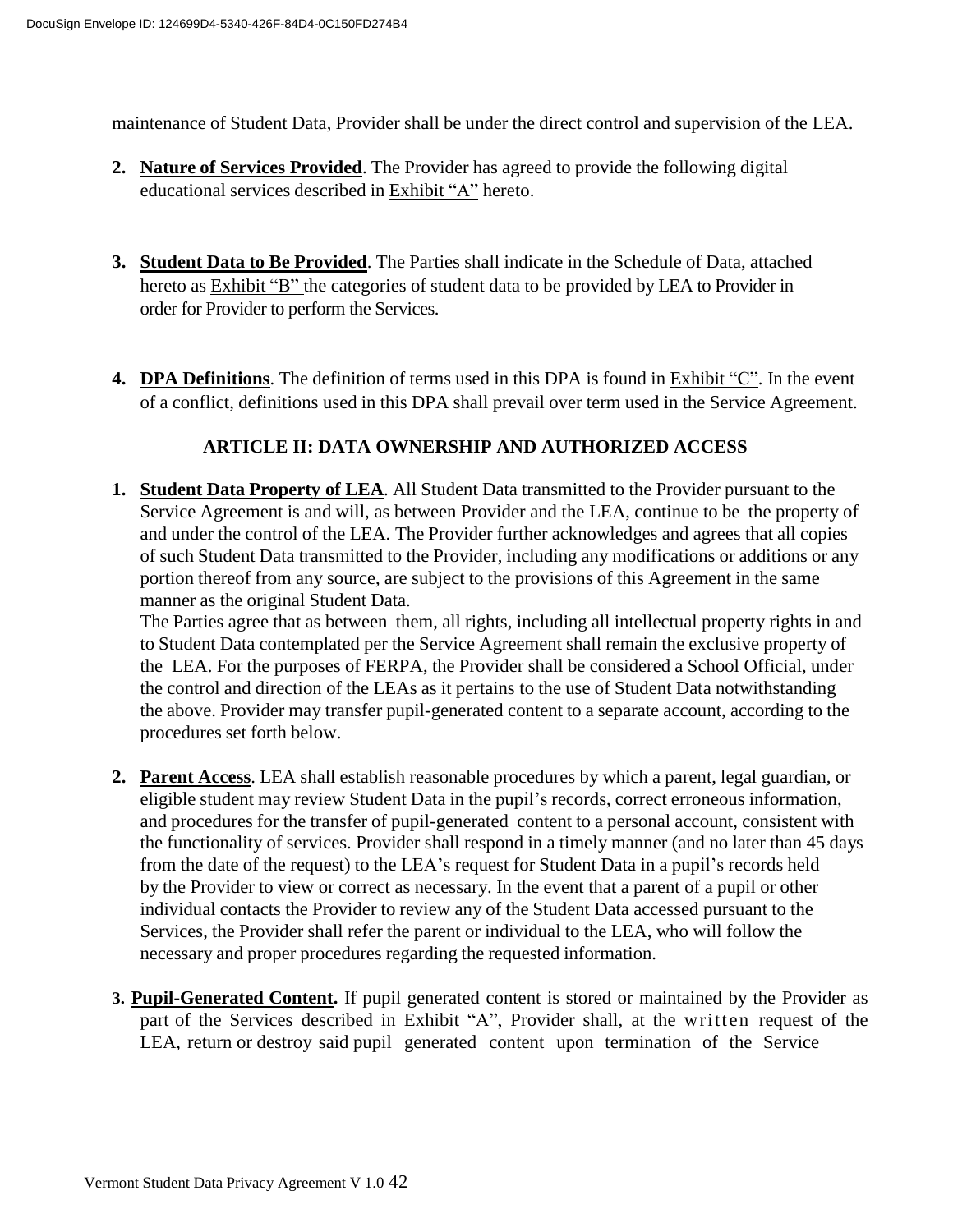Agreement; provided, however, such return or destruction shall only apply to pupil generated content that is severable from the Service.

- **4. Third Party Request**. Should a Third Party, including law enforcement and government entities, contact Provider with a request for data held by the Provider pursuant to the Services, the Provider shall redirect the Third Party to request the data directly from the LEA. Provider shall notify the LEA in advance of a compelled disclosure to a Third Party.
- **5. Subprocessors.** Provider shall enter into written agreements with all Subprocessors performing functions pursuant to the Service Agreement, whereby the Subprocessors agree to protect Student Data in manner consistent with the terms of this DPA.

#### **ARTICLE III: DUTIES OF LEA**

- **1. Privacy Compliance.** LEA shall provide data for the purposes of the Service Agreement in compliance with FERPA, COPPA, PPRA, and all other privacy statutes and applicable laws.
- **2. Annual Notification of Rights.** If the LEA has a policy of disclosing education records under FERPA (34 CFR § 99.31 (a) (1)), LEA shall include a specification of criteria for determining who constitutes a school official and what constitutes a legitimate educational interest in its Annual notification of rights, and shall ensure that its annual notification of rights under FERPA includes vendors, such as Provider, as "School Officials".
- **3. Reasonable Precautions**. LEA shall take reasonable precautions to secure usernames, passwords, and any other means of gaining access to the services and hosted data.
- **4. Unauthorized Access Notification**. LEA shall notify Provider promptly of any known or suspected unauthorized access. LEA will assist Provider in any efforts by Provider to investigate and respond to any unauthorized access.

### **ARTICLE IV: DUTIES OF PROVIDER**

- **1. Privacy Compliance.** The Provider shall comply with all applicable State and Federal laws and regulations pertaining to data privacy and security, including, if applicable to the Services provided by Provider, FERPA, COPPA, PPRA, and all other privacy statutes.
- **2. Authorized Use**. The Student Data shared pursuant to the Service Agreement, including persistent unique identifiers, shall be used for no purpose other than the Services stated in the Service Agreement and/or otherwise authorized under the statutes referred to in subsection (1), above. Provider also acknowledges and agrees that it shall not make any re-disclosure of any Student Data or any portion thereof, including without limitation, meta data, user content or other non-public information and/or personally identifiable information contained in the Student Data, without the express written consent of the LEA unless it fits into the de-identified information exception in Article IV, Section 4, or there is a court order or lawfully issued subpoena for the information.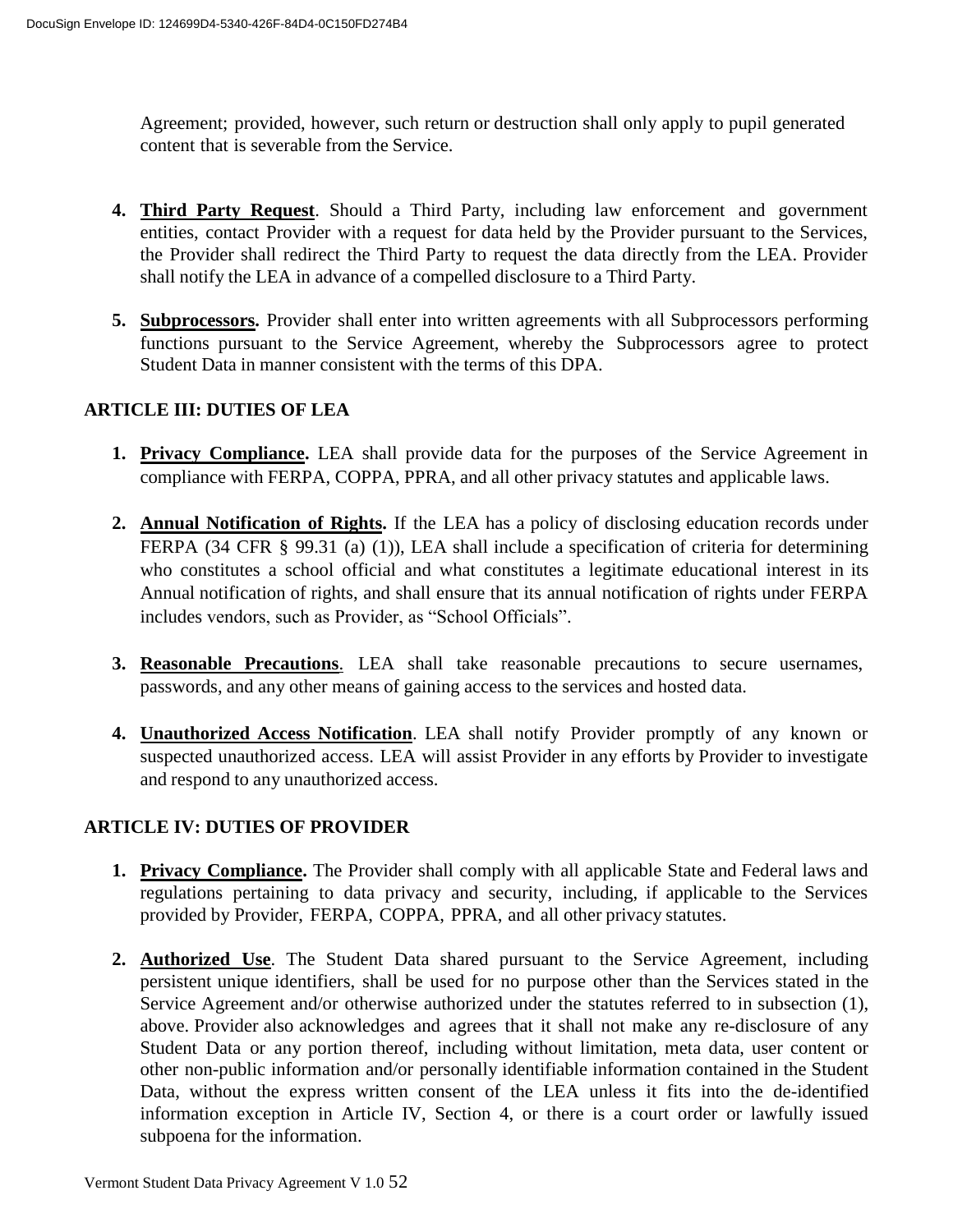- **3. Employee Obligation**. Provider shall require all employees and agents who have access to Student Data to protect the confidentiality of such Student Data to the same extent required by the provisions of this DPA with respect to the data shared under the Service Agreement.
- **4. No Disclosure**. De-identified information may be used by the Provider for the purposes of (i) development, research, and improvement of educational sites, services, or applications, as any other member of the public or party would be able to use de-identified data pursuant to 34 CFR 99.31(b), or (ii) set forth in the Service Agreement. Provider agrees not to attempt to reidentify de-identified Student Data and not to transfer de-identified Student Data to any party unless (a) that party agrees in writing not to attempt re-identification, and (b) prior written notice has been given to LEA who has provided prior written consent for such transfer. Provider shall not copy, reproduce or transmit any Student Data obtained under the Service Agreement and/or any portion thereof, except as necessary to fulfill the Service Agreement.
- **5. Disposition of Data**. Upon written request and in accordance with the applicable terms in subsection a or b, below, Provider shall dispose or delete all Student Data obtained under the Service Agreement when it is no longer needed for the purpose for which it was obtained. Disposition shall include (1) the shredding of any hard copies of any Student Data; (2) Erasing; or (3) Otherwise modifying the personal information in those records to make it unreadable or indecipherable by human or digital means. Nothing in the Service Agreement authorizes Provider to maintain Student Data obtained under the Service Agreement beyond the time period reasonably needed to complete the disposition. Upon written request from LEA, Provider shall provide written notification to LEA when the Student Data has been disposed. The duty to dispose of Student Data shall not extend to data that has been de-identified or placed in a separate Student account, pursuant to the other terms of the DPA. The LEA may employ a "Request for Return or Deletion of Student Data" form, a copy of which is attached hereto as Exhibit "D". Upon receipt of a request from the LEA, the Provider will provide the LEA with any specified portion of the Student Data within ten (10) calendar days of receipt of said request.
	- **a. Partial Disposal During Term of Service Agreement.** Throughout the Term of the Service Agreement, LEA may request partial disposal of Student Data obtained under the Service Agreement that is no longer needed. Partial disposal of data shall be subject to LEA's request to return data to LEA, pursuant to Article II, section 3, above.
	- **b. Complete Disposal Upon Termination of Service Agreement.** Upon written request of LEA after termination of the Service Agreement, Provider shall dispose or delete all Student Data obtained under the Service Agreement.
- **6. Advertising Prohibition.** Provider is prohibited from using or selling Student Data to (a) market or advertise to students or families/guardians; (b) inform, influence, or enable marketing,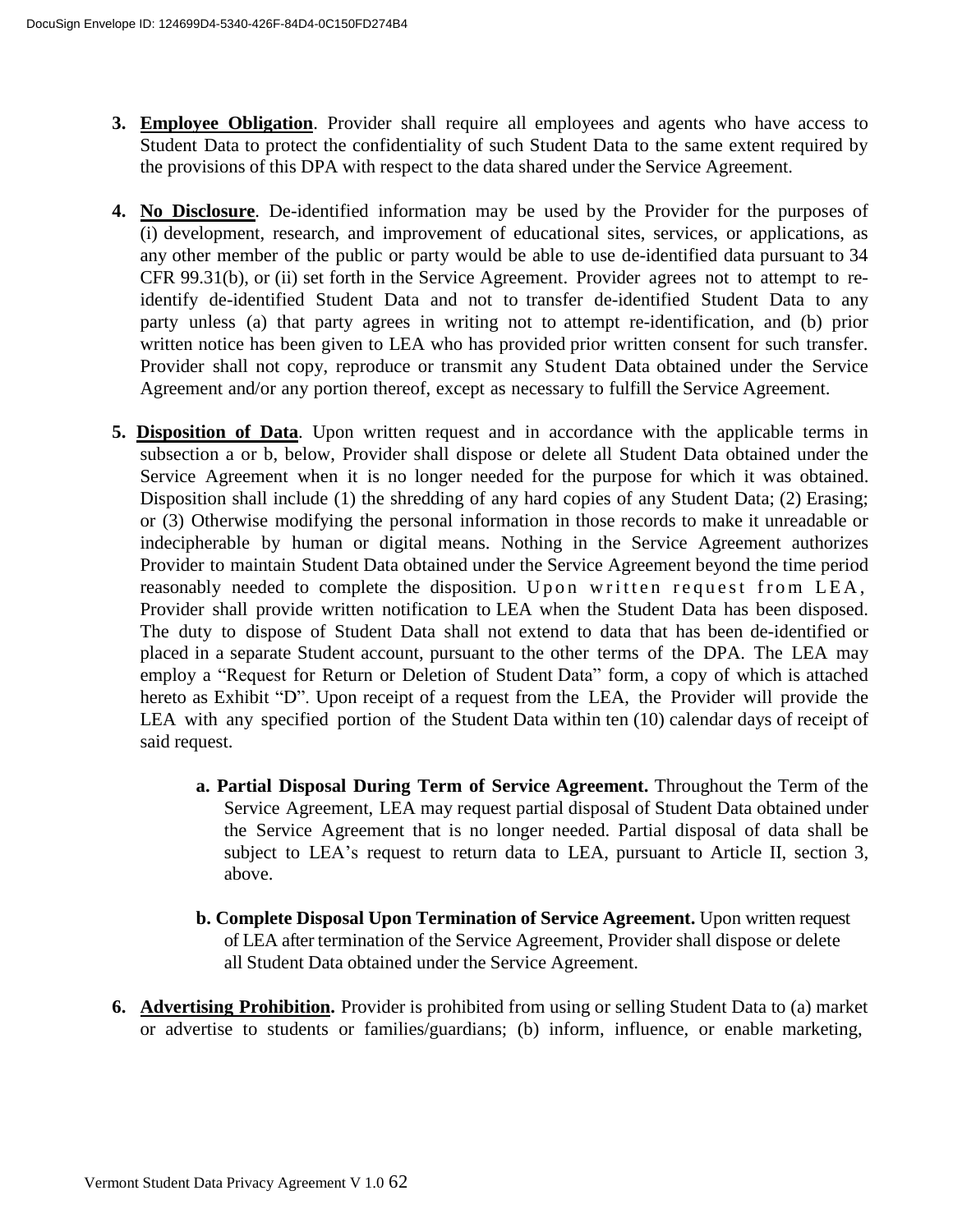advertising efforts by a Provider; (c) develop a profile of a student, family member/guardian or group, for any commercial purpose other than providing the Service to LEA; or (d) use the Student Data for the development of commercial products or services, other than as necessary to provide the Service to LEA unless it fits into the de-identified information exception in Article IV, Section 4. This section does not prohibit Provider from using Student Data for adaptive learning or customized student learning purposes.

## **ARTICLE V: DATA PROVISIONS**

- **1. Data Securit**y. The Provider agrees to abide by and maintain adequate data security measures, consistent with industry standards and technology best practices, to protect Student Data from unauthorized disclosure or acquisition by an unauthorized person. The general security duties of Provider are set forth below. Provider may further detail its security programs and measures in Exhibit "F" hereto. These measures shall include, but are not limited to:
	- **a. Passwords and Employee Access.** Provider shall secure usernames, passwords, and any other means of gaining access to the Services or to Student Data, at a level suggested by the applicable standards, as set forth in Article 4.3 of NIST 800-63-3. Provider shall only provide access to Student Data to employees or contractors that are performing the Services. Employees with access to Student Data shall have signed confidentiality agreements. All employees with access to Student Records shall be subject to criminal background checks.
	- **b.** Destruction of Data. Provider shall destroy or delete all PII contained in Student Data obtained under the Service Agreement when it is no longer needed for the purpose for which it was obtained. Nothing in the Service Agreement authorizes Provider to maintain PII beyond the time period reasonably needed to complete the disposition.
	- **c. Security Protocols**. Both parties agree to maintain security protocols that meet industry standards in the transfer or transmission of any data, including ensuring that data may only be viewed or accessed by parties legally allowed to do so. Provider shall maintain all data obtained or generated pursuant to the Service Agreement in a secure digital environment and not copy, reproduce, or transmit data obtained pursuant to the Service Agreement, except as necessary to fulfill the purpose of data requests by LEA. The foregoing does not limit the ability of the Provider to allow any necessary service providers to view or access data as set forth in Article IV, section 4.
	- **d.** Employee Training. The Provider shall provide periodic security training to those of its employees who operate or have access to the system. Further, Provider shall provide LEA with contact information of an employee who LEA may contact if there are any security concerns or questions.
	- **e. Security Technology**. When the service is accessed using a supported web browser, Secure Socket Layer ("SSL"), or equivalent technology shall be employed to protect data from unauthorized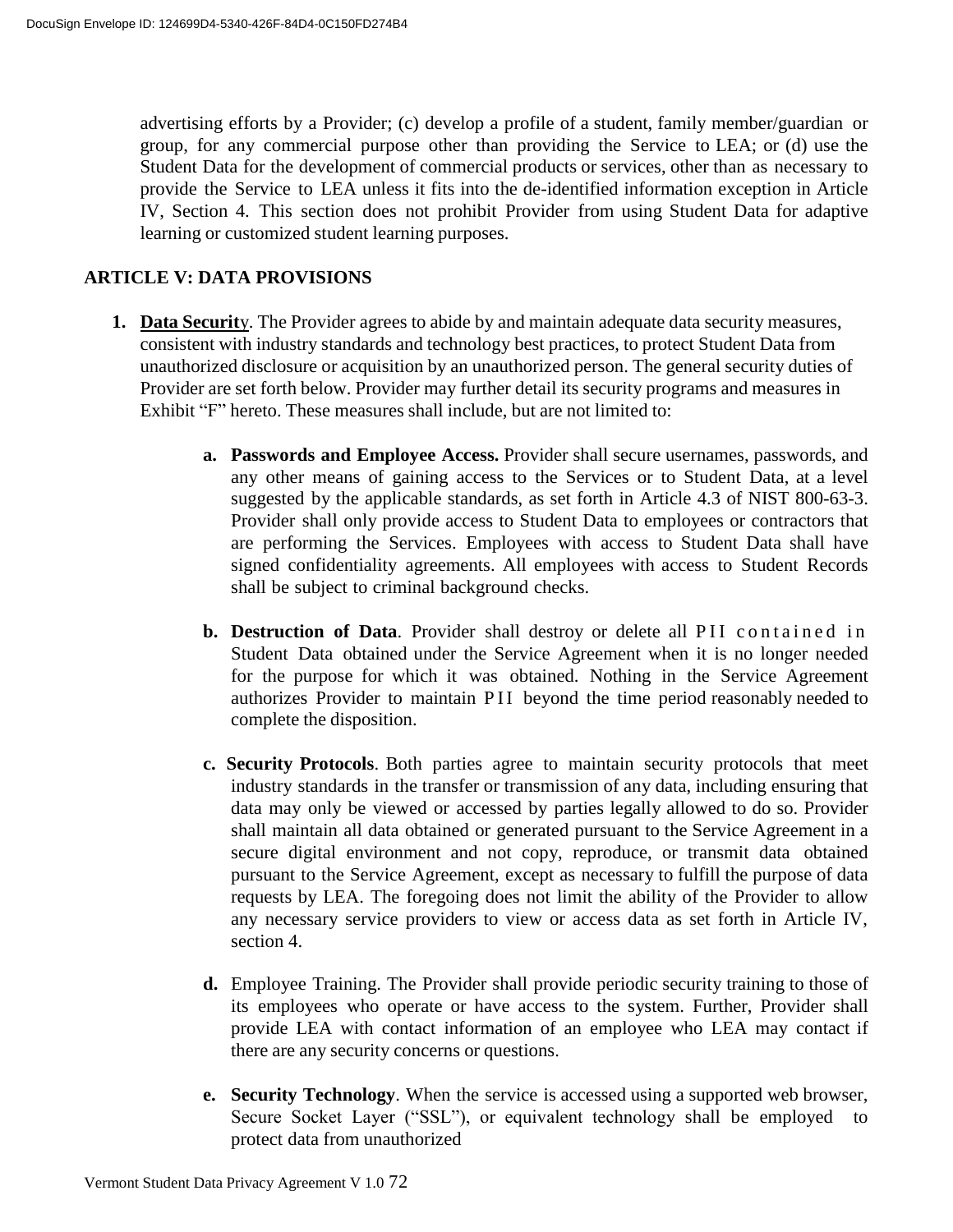access. The service security measures shall include server authentication and data encryption. Provider shall host data pursuant to the Service Agreement in an environment using a firewall that is updated according to industry standards.

- **f. Security Coordinator.** If different from the designated representative identified in Article VII, section 5, Provider shall provide the name and contact information of Provider's Security Coordinator for the Student Data received pursuant to the Service Agreement.
- **g. Subprocessors Bound.** Provider shall enter into written agreements whereby Subprocessors agree to secure and protect Student Data in a manner consistent with the terms of this Article V. Provider shall periodically conduct or review compliance monitoring and assessments of Subprocessors to determine their compliance with this Article.
- **h. Periodic Risk Assessment.** Provider further acknowledges and agrees to conduct periodic (no less than annual) risk assessments and remediate any identified security and privacy vulnerabilities in a timely manner.
- **2. Data Breach**. In the event that Student Data in Provider's possession, custody, or control, is accessed or obtained by an unauthorized individual due to a breach of Provider's security, Provider shall provide notification to LEA within a reasonable amount of time after becoming aware of the incident, and not exceeding seventy-two (72) hours. Provider shall follow the following process:
	- **a.** The security breach notification shall be written in plain language, shall

include, at a minimum, the following information:

- **i.** The name and contact information of the reporting LEA subject to this section.
- **ii.** A list of the types of personal information that were or are reasonably believed to have been the subject of a breach.
- iii. If the information is possible to determine at the time the notice is provided, then either  $(1)$  the date of the breach,  $(2)$  the estimated date of the breach, or  $(3)$  the date range within which the breach occurred. The notification shall also include the date of the notice.
- **iv.** Whether the notification was delayed as a result of a law enforcement investigation, if that information is possible to determine at the time the notice is provided.
- **v.** A general description of the breach incident, if that information is possible to determine at the time the notice is provided.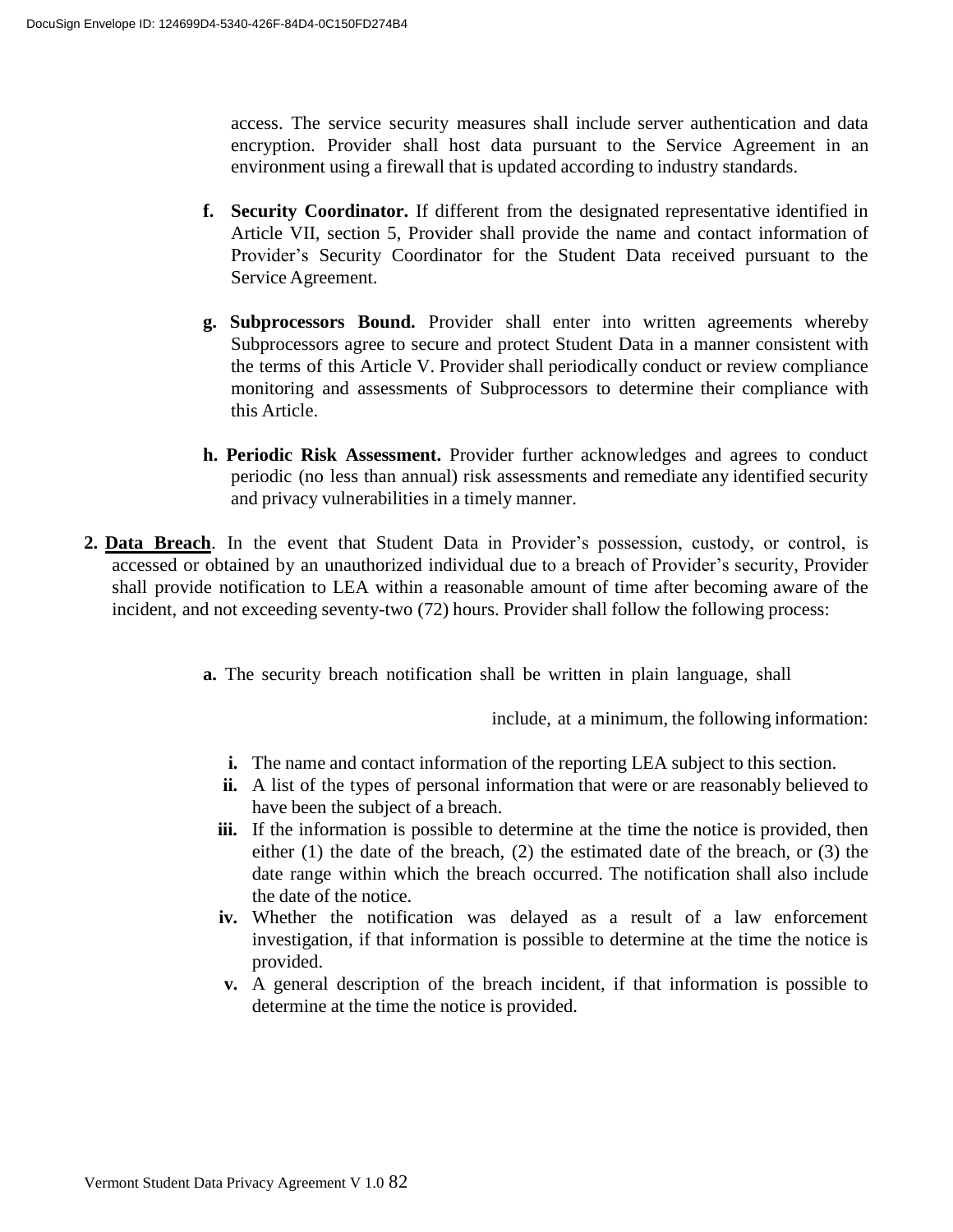- **b.** At LEA's discretion, the security breach notification may also include any of the following:
	- **i.** Information about what the agency has done to protect individuals whose information has been breached.
	- **ii.** Advice on steps that the person whose information has been breached may take to protect himself or herself.
- **c.** Provider agrees to adhere to all applicable requirements in applicable State and in federal law with respect to a data breach related to the Student Data, including, when required, the required responsibilities and procedures for notification and mitigation of any such data breach.
- **d.** Provider further acknowledges and agrees to have a written incident response plan that reflects practices consistent with industry standards and federal and state law for responding to a data breach, breach of security, privacy incident or unauthorized acquisition or use of Student Data or any portion thereof, including personally identifiable information and agrees to provide LEA, upon request, with a copy of said written incident response plan.
- **e.** Provider is prohibited from directly contacting parent, legal guardian or eligible pupil unless expressly requested by LEA or required under applicable law. If LEA requests Provider's assistance providing notice of unauthorized access, and such assistance is not unduly burdensome to Provider, Provider shall notify the affected parent, legal guardian or eligible pupil of the unauthorized access, which shall include the information listed in subsections (b) and (c), above, at LEA's expense, unless such security breach resulted from Provider's breach of its obligations under this DPA.
- **f.** In the event of a breach originating from LEA's use of the Service, Provider shall cooperate with LEA to the extent necessary to expeditiously secure Student Data at LEA's cost and expense.

### **ARTICLE VI- GENERAL OFFER OF PRIVACY TERMS**

Provider may, by signing the attached Form of General Offer of Privacy Terms (General Offer, attached hereto as Exhibit "E"), be bound by the terms of this DPA to any other LEA who signs the acceptance on in said Exhibit and provides Provider with written notice of its acceptance, provided that such LEA has signed a separate Service Agreement with Provider. The Form is limited by the terms and conditions described therein.

### **ARTICLE VII: MISCELLANEOUS**

**1. Term**. The Provider shall be bound by this DPA for the duration of the Service Agreement or so long as the Provider maintains any Student Data.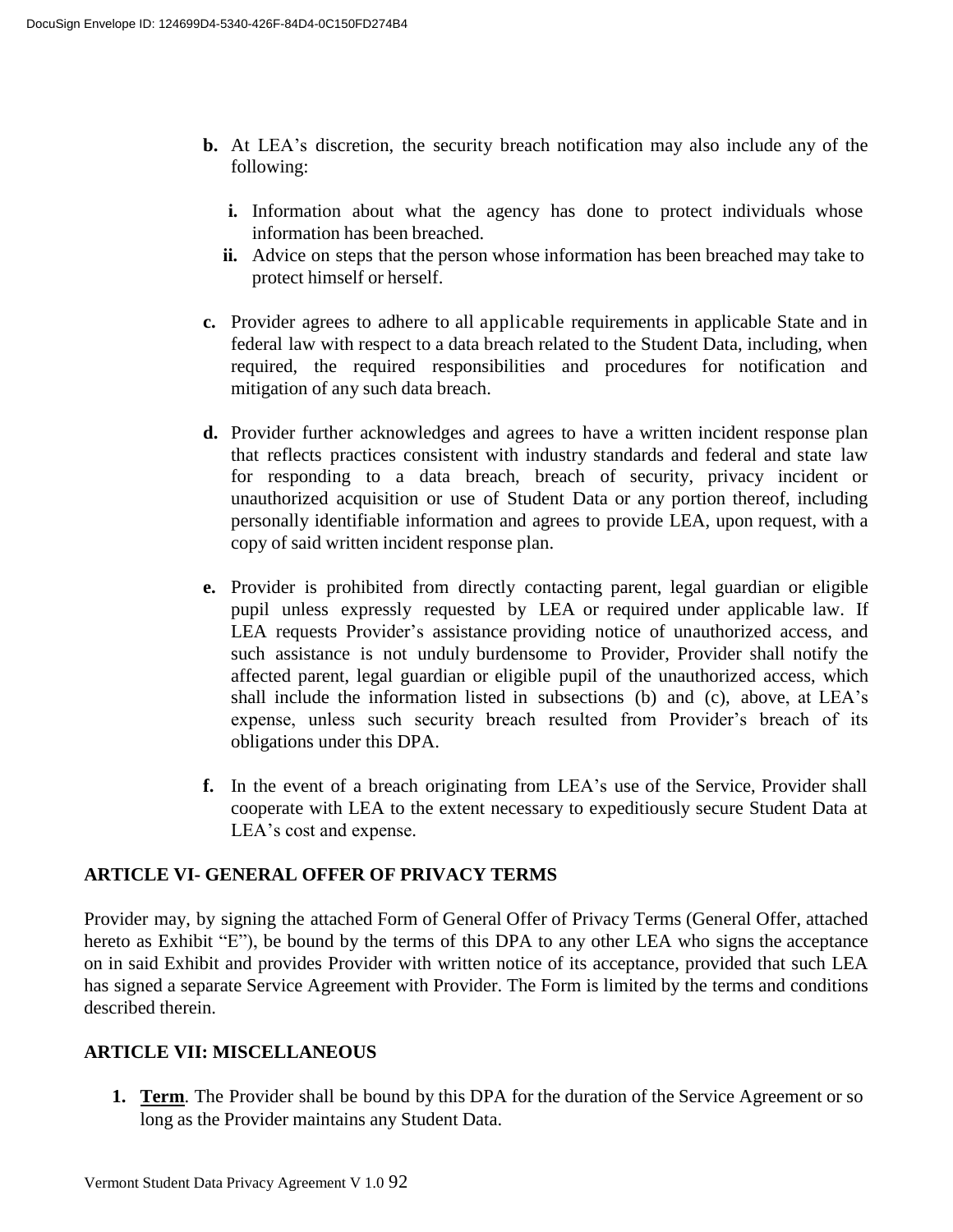**2. Termination**. In the event that either party seeks to terminate this DPA, they may do so by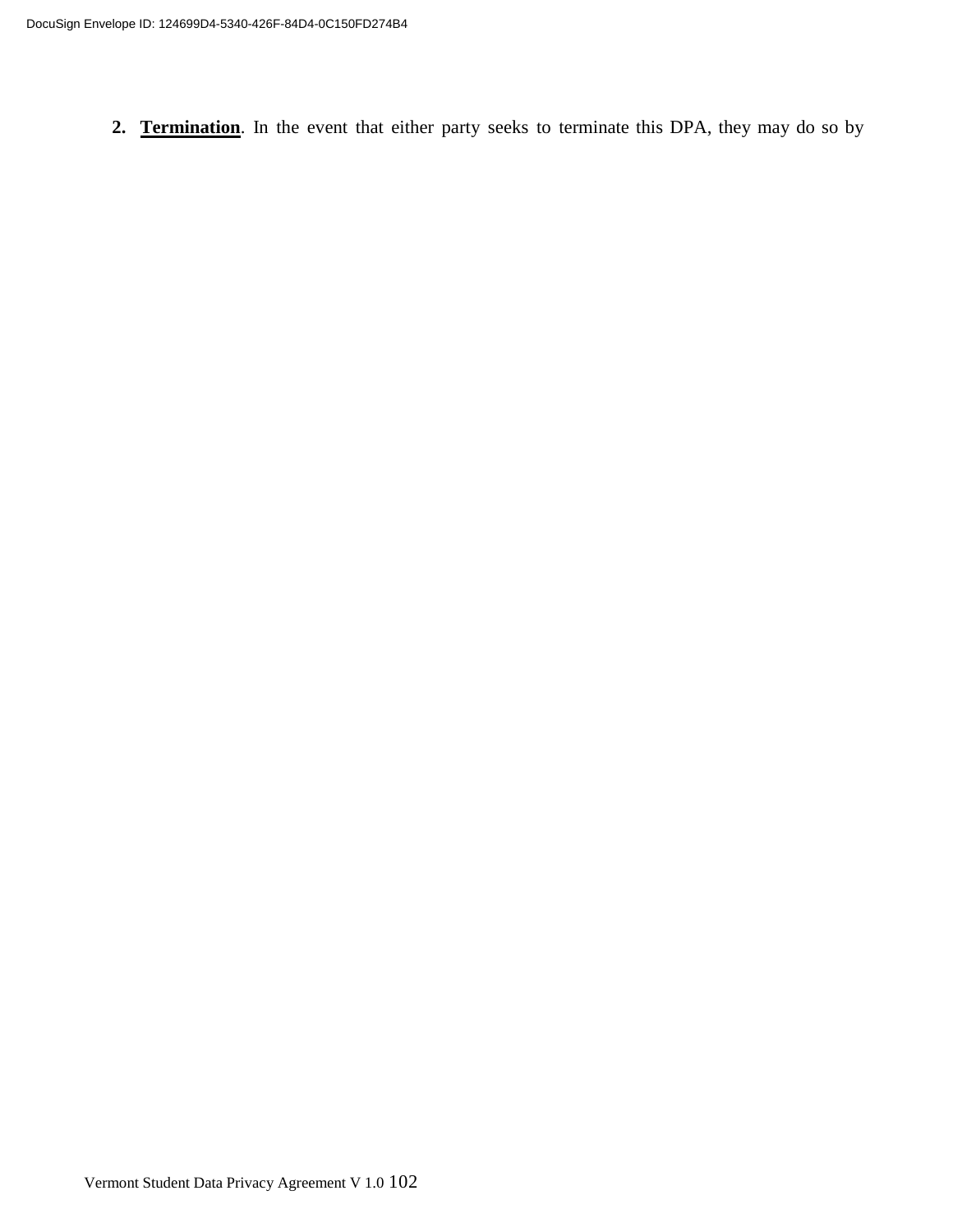mutual written consent so long as the Service Agreement has lapsed or has been terminated. LEA shall have the right to terminate the DPA and Service Agreement in the event of Provider's material breach of the terms of this DPA and failure to cure such breach within thirty (30) days after Provider receives written notice of such breach from LEA (to the extent such breach is capable of cure).

- **3. Effect of Termination Survival**. If this DPA is terminated, the Provider shall destroy all of LEA's data pursuant to Article V, section 1(b), and Article II, section 3, above.
- **4. Priority of Agreements**. This DPA shall govern the treatment of Student Data in order to comply with privacy protections, including those found in FERPA and all applicable privacy statutes identified in this DPA. In the event there is conflict between the DPA and the Service Agreement, the DPA shall apply and take precedence. Except as described in this paragraph herein, all other provisions of the Service Agreement shall remain in effect.
- **5. Notice**. All notices or other communication required or permitted to be given hereunder must be in writing and given by personal delivery, or e-mail transmission (if contact information is provided for the specific mode of delivery), or first class mail, postage prepaid, sent to the designated representatives below:

#### **a. Designated Representatives**

The designated representative for the LEA for this Agreement is:

Name: Jeff Wallis Title: Director of Technology and Network Engineering Contact Information: [jeff.wallis@mmuusd.org](mailto:___jeff.wallis@mmuusd.org) 802-434-2803

BetterCloud, Inc.

The designated representative for the Provider for this Agreement is:

Name: BetterCloud, Inc. Title: Legal Department Contact Information: [legal@bettercloud.com](mailto:legal@bettercloud.com) 3307<sup>th</sup> Ave, New York NY 10001

> **b. Notification of Acceptance of General Offer of Terms**. Upon execution of Exhibit E, General Offer of Terms, Subscribing LEA shall provide notice of such acceptance in writing and given by personal delivery, or e-mail transmission (if contact information is provided for the specific mode of delivery), or first class mail, postage prepaid, to the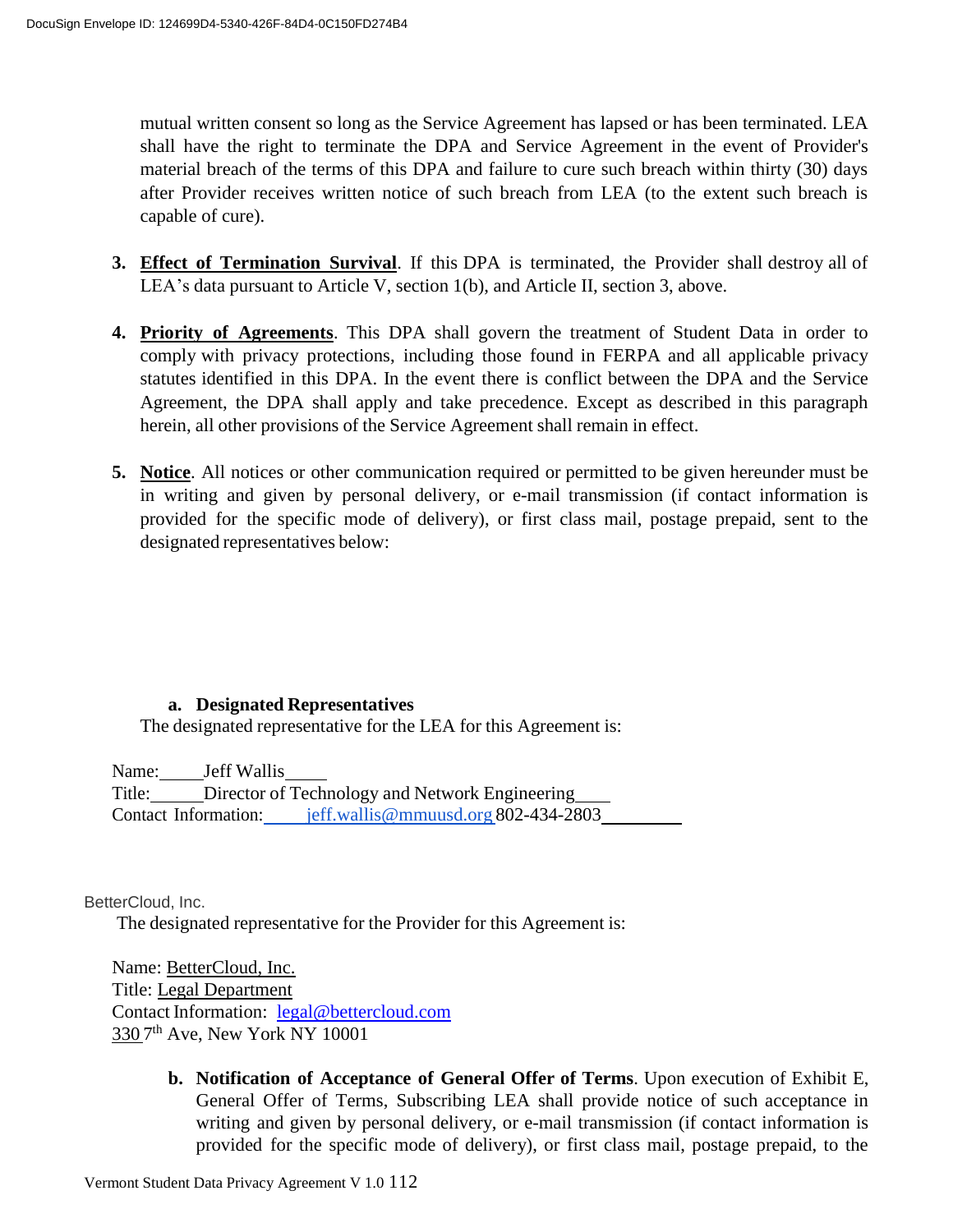designated representative below.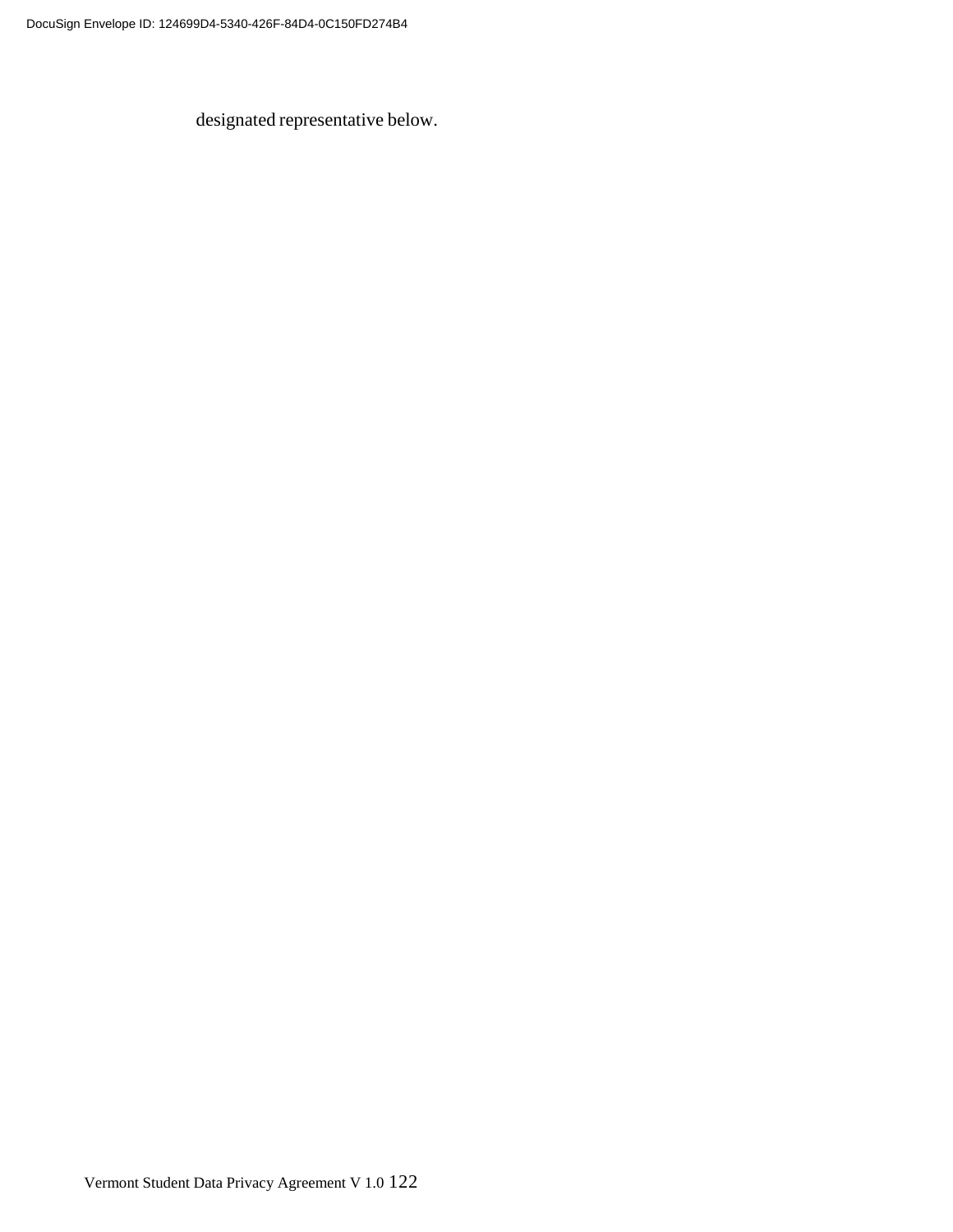The designated representative for the notice of acceptance of the General Offer of Privacy Terms is:

Name: BetterCloud, Inc. Title: Legal Department Contact Information: [legal@bettercloud.com](mailto:legal@bettercloud.com) 3307<sup>th</sup> Ave, New York NY 10001

- **6. Entire Agreement**. This DPA constitutes the entire agreement of the parties relating to the subject matter hereof and supersedes all prior communications, representations, or agreements, oral or written, by the parties relating thereto. This DPA may be amended and the observance of any provision of this DPA may be waived (either generally or in any particular instance and either retroactively or prospectively) only with the signed written consent of both parties. Neither failure nor delay on the part of any party in exercising any right, power, or privilege hereunder shall operate as a waiver of such right, nor shall any single or partial exercise of any such right, power, or privilege preclude any further exercise thereof or the exercise of any other right, power, or privilege.
- **7. Severability**. Any provision of this DPA that is prohibited or unenforceable in any jurisdiction shall, as to such jurisdiction, be ineffective to the extent of such prohibition or unenforceability without invalidating the remaining provisions of this DPA, and any such prohibition or unenforceability in any jurisdiction shall not invalidate or render unenforceable such provision in any other jurisdiction. Notwithstanding the foregoing, if such provision could be more narrowly drawn so as not to be prohibited or unenforceable in such jurisdiction while, at the same time, maintaining the intent of the parties, it shall, as to such jurisdiction, be so narrowly drawn without invalidating the remaining provisions of this DPA or affecting the validity or enforceability of such provision in any other jurisdiction.
- **8. Governing Law; Venue and Jurisdiction**. This DPA will be governed by and construed in accordance with the laws of the State of Vermont, without regard to conflicts of law principles. Each party consents and submits to the sole and exclusive jurisdiction of Vermont's state and federal courts for any dispute arising out of or relating to this DPA or the transactions contemplated hereby.
- **9. Authority.** Provider represents that it is authorized to bind to the terms of this Agreement, including confidentiality and destruction of Student Data and any portion thereof contained therein, all related or associated institutions, individuals, employees or contractors who may have access to the Student Data and/or any portion thereof, or may own, lease or control equipment or facilities of any kind where the Student Data and portion thereof stored, maintained or used in any way, in each case through or on behalf of Provider. Provider agrees that any purchaser of the Provider shall also be bound to the Agreement.
- **10. Waiver**. No delay or omission of the LEA to exercise any right hereunder shall be construed as a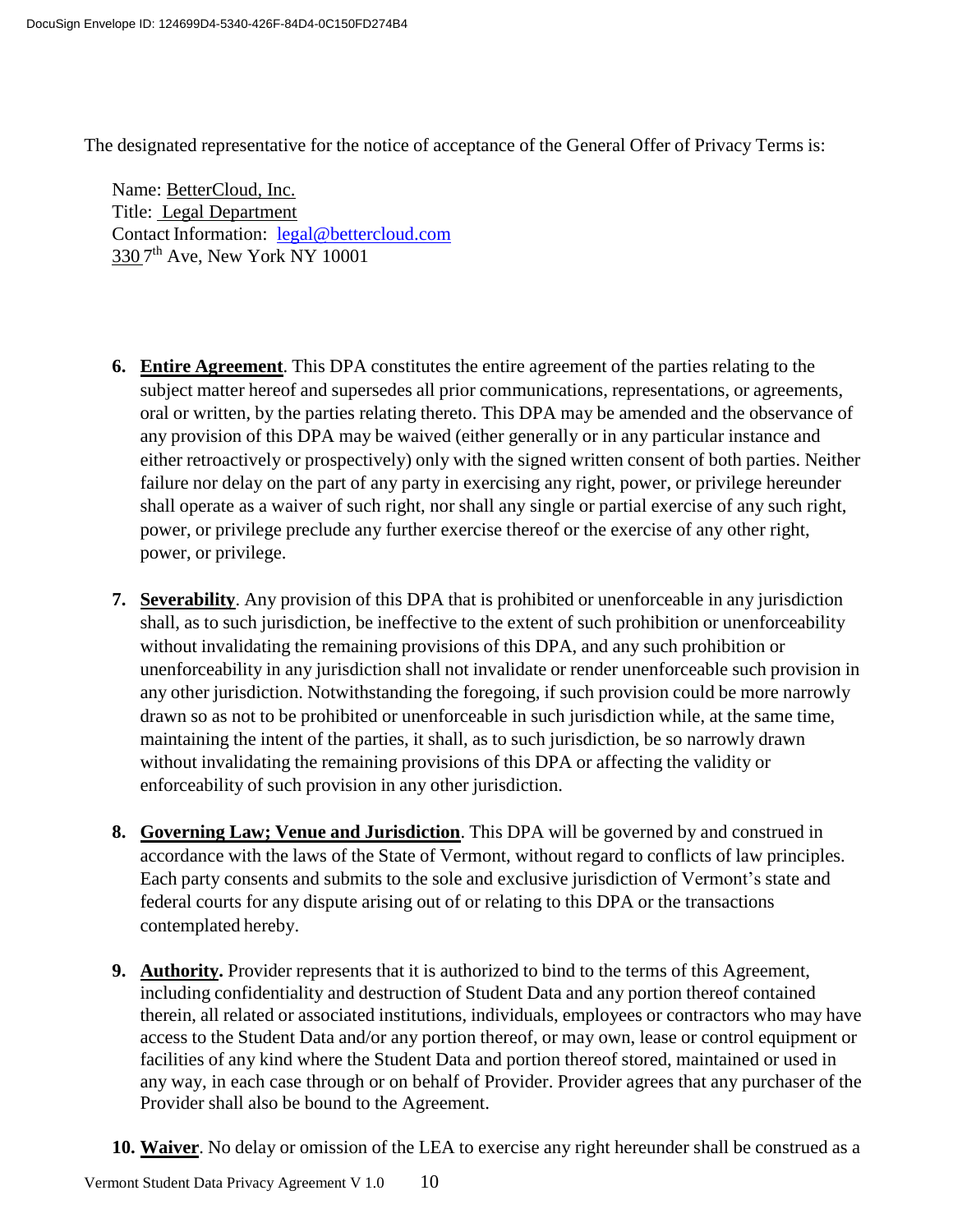waiver of any such right and the LEA reserves the right to exercise any such right from time to time, as often as may be deemed expedient.

**11. Successors Bound**. This DPA is and shall be binding upon the respective successors in interest to Provider in the event of a merger, acquisition, consolidation or other business reorganization or sale of all or substantially all of the assets of such business.

[*Signature Page Follows*]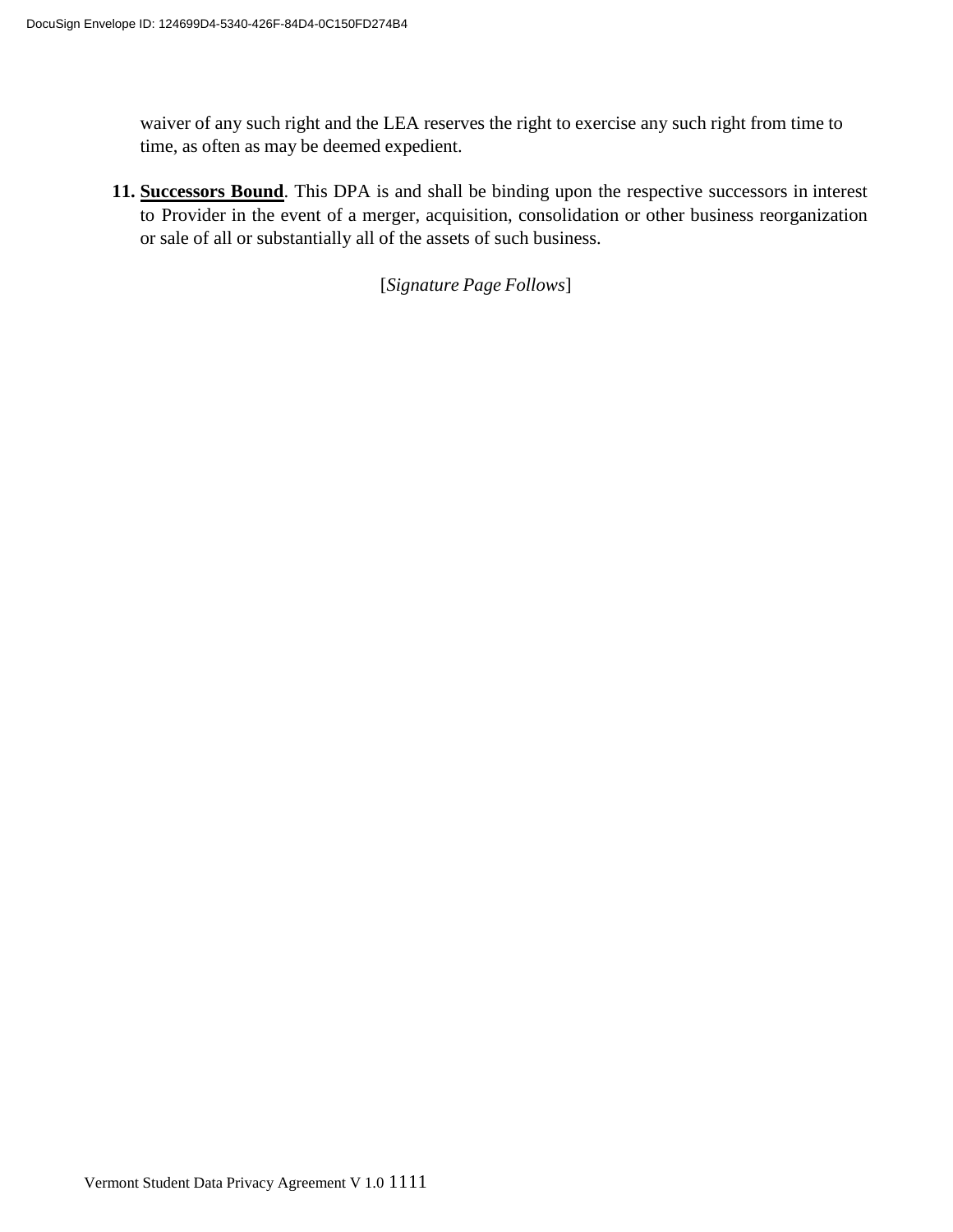**IN WITNESS WHEREOF**, the parties have executed this Student Data Privacy Agreement as of the last day noted below.

Name of Provider BetterCloud, Inc.

| -DocuSigned by:      |                                            | 1/28/2020         |
|----------------------|--------------------------------------------|-------------------|
| BY:                  | Manuel Martinez-Herrera Date:              |                   |
| -BA149302A2134F7     |                                            |                   |
| <b>Printed Name:</b> | Manuel Martinez-Herrera<br>Title/Position: | VP, Legal Affairs |

Name of Local Education Agency

 $BY:$ Date: $\frac{1}{7/2020}$ Printed Name: Jeff Wallis Title/Position: Director of Technology and Network Engineering

*Note: Electronic signature not permitted.*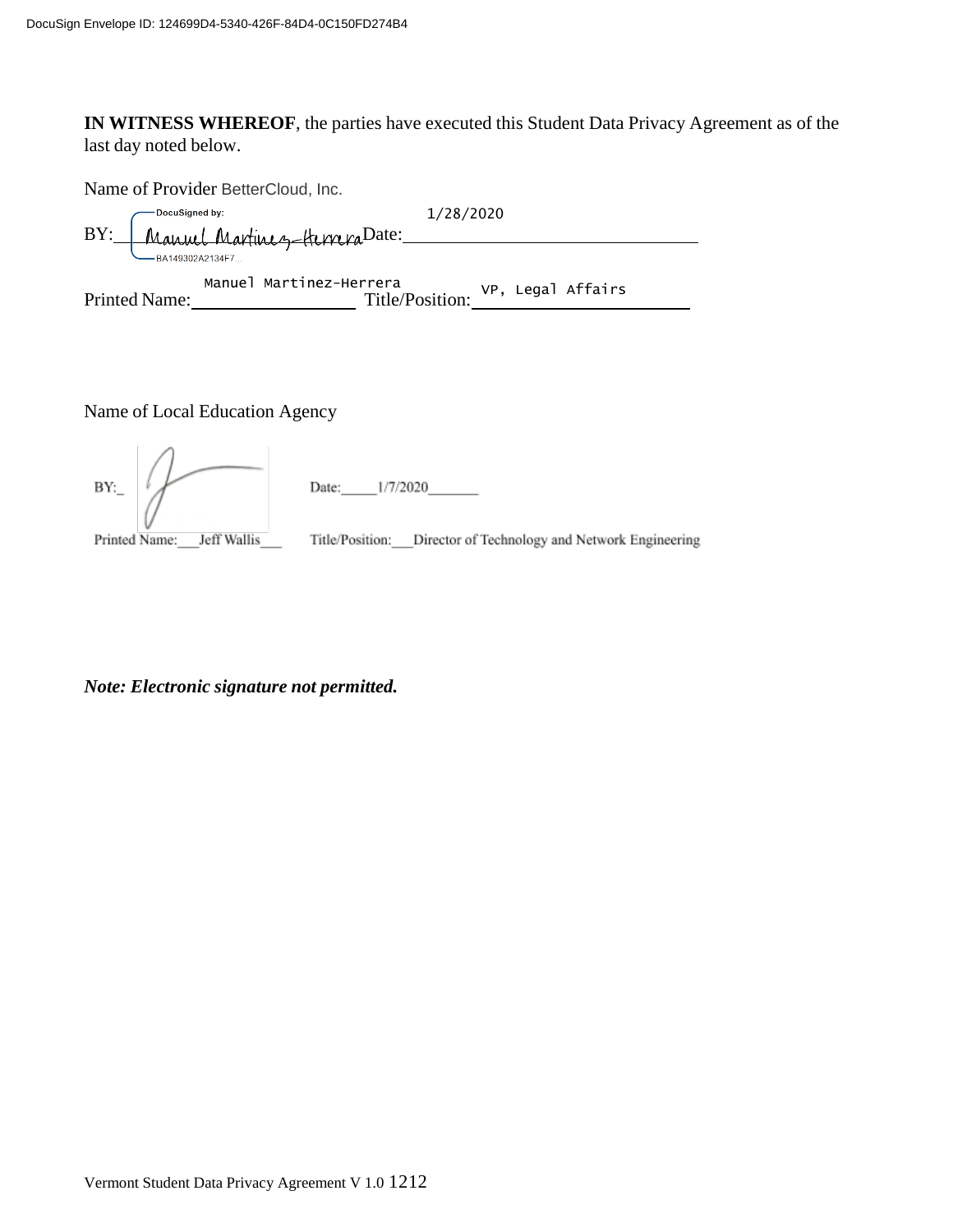# **EXHIBIT "A"**

# DESCRIPTION OF SERVICES

**BetterCloud**, security and management for SaaS applications.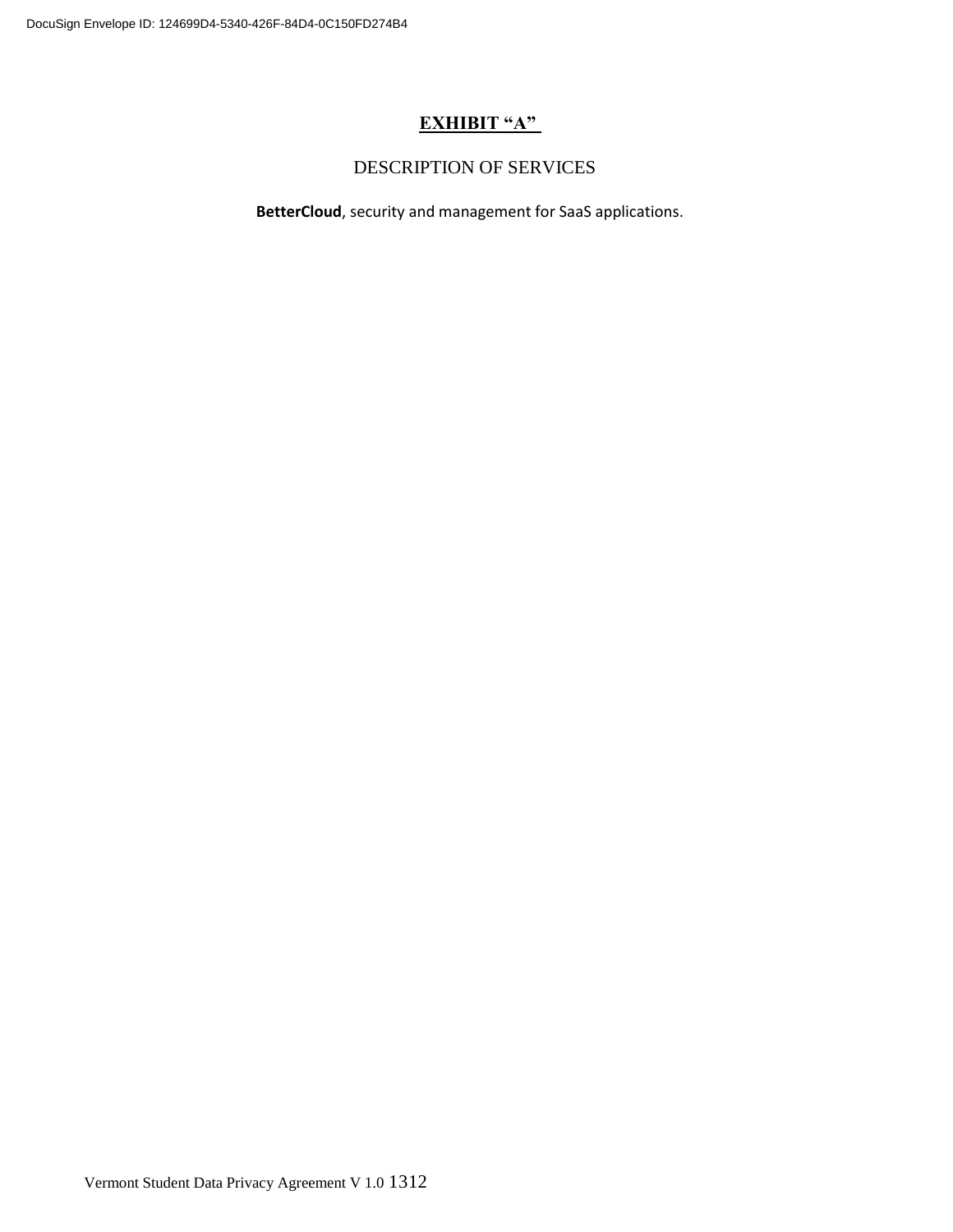# **EXHIBIT "B"**

# SCHEDULE OF DATA

| <b>Category of</b><br>Data | <b>Elements</b>      | <b>Check</b> |                       | Place of Birth       |  |
|----------------------------|----------------------|--------------|-----------------------|----------------------|--|
|                            |                      | if used      |                       | Gender               |  |
|                            |                      | by           |                       | Ethnicity or race    |  |
|                            |                      | your         |                       | Language             |  |
|                            |                      | system       |                       | information (native, |  |
|                            | IP Addresses of      | х            |                       | preferred or primary |  |
| Application                | users, Use of        |              |                       | language spoken by   |  |
| Technology                 | cookies etc.         |              |                       | student)             |  |
| Meta Data                  | Other application    | X            |                       | Other demographic    |  |
|                            | technology meta      |              |                       | information-Please   |  |
|                            | data-Please specify: |              |                       | specify:             |  |
|                            |                      |              |                       | Student school       |  |
| <b>Application Use</b>     | Meta data on user    | X            |                       | enrollment           |  |
| <b>Statistics</b>          | interaction with     |              |                       | Student grade level  |  |
|                            | application          |              |                       | Homeroom             |  |
|                            |                      |              |                       | Guidance counselor   |  |
|                            | Standardized test    |              | Enrollment            | Specific curriculum  |  |
|                            | scores               |              |                       | programs             |  |
| Assessment                 | Observation data     |              |                       | Year of graduation   |  |
|                            | Other assessment     |              |                       | Other enrollment     |  |
|                            | data-Please specify: |              |                       | information-Please   |  |
|                            |                      |              |                       | specify:             |  |
|                            | Student school       |              |                       |                      |  |
|                            | (daily) attendance   |              | Parent/Guardian       | <b>Address</b>       |  |
| Attendance                 | data                 |              | Contact               | Email                |  |
|                            | Student class        |              | Information           | Phone                |  |
|                            | attendance data      |              |                       |                      |  |
|                            |                      |              |                       | Parent ID number     |  |
| Communications             | Online               |              | Parent/Guardian<br>ID | (created to link     |  |
|                            | communications       |              |                       | parents to students) |  |
|                            | that are captured    |              |                       |                      |  |
|                            | (emails, blog        |              | Parent/Guardian       | First and/or Last    |  |
|                            | entries)             |              | Name                  |                      |  |
|                            |                      |              |                       |                      |  |
| Conduct                    | Conduct or           |              | Schedule              | Student scheduled    |  |
|                            | behavioral data      |              |                       | courses              |  |
|                            |                      |              |                       | Teacher names        |  |
| Demographics               | Date of Birth        |              |                       |                      |  |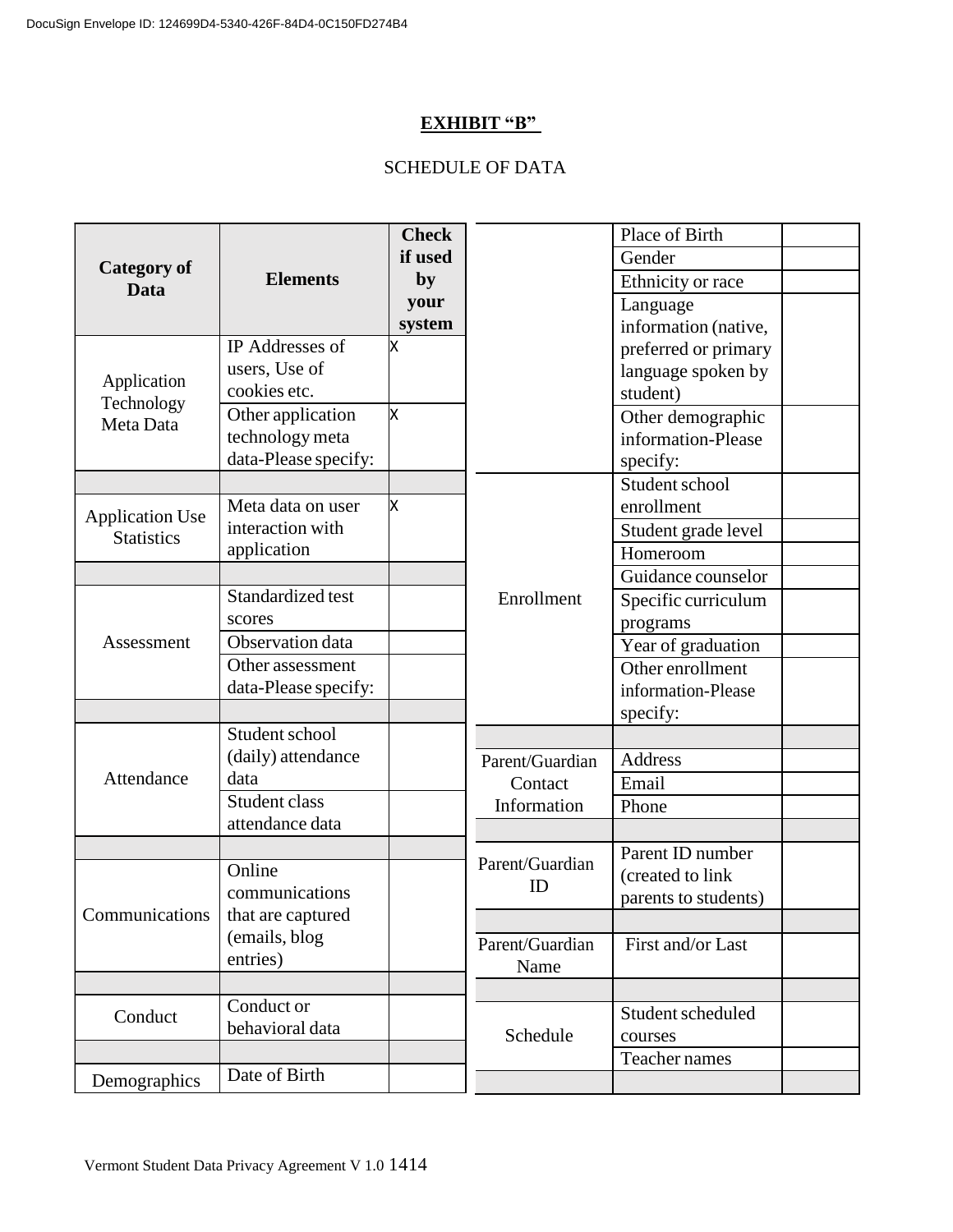| Special Indicator                 | English language<br>learner information<br>Low income status<br><b>Medical alerts</b><br>/health data<br>Student disability<br>information<br>Specialized<br>education services<br>(IEP or 504) |                                 | <b>Student Program</b><br>Membership | program-student<br>reads below grade<br>level)<br>Academic or<br>extracurricular<br>activities a student<br>may belong to or<br>participate in |  |
|-----------------------------------|-------------------------------------------------------------------------------------------------------------------------------------------------------------------------------------------------|---------------------------------|--------------------------------------|------------------------------------------------------------------------------------------------------------------------------------------------|--|
|                                   | Living situations<br>(homeless/foster<br>care)<br>Other indicator                                                                                                                               |                                 | <b>Student Survey</b><br>Responses   | Student responses<br>to surveys or<br>questionnaires                                                                                           |  |
|                                   | information-Please<br>specify:                                                                                                                                                                  | <b>Check</b>                    |                                      | Student generated<br>content; writing,<br>pictures etc.                                                                                        |  |
| <b>Category of</b><br><b>Data</b> | <b>Elements</b>                                                                                                                                                                                 | if used<br>by<br>your<br>system | Student work                         | Other student work<br>data-Please<br>specify:                                                                                                  |  |
| <b>Student Contact</b>            | Address                                                                                                                                                                                         |                                 |                                      | Student course                                                                                                                                 |  |
| Information                       | Email                                                                                                                                                                                           |                                 |                                      | grades                                                                                                                                         |  |
|                                   | Phone                                                                                                                                                                                           |                                 |                                      | Student course data                                                                                                                            |  |
|                                   |                                                                                                                                                                                                 |                                 |                                      | Student course                                                                                                                                 |  |
|                                   | Local (School                                                                                                                                                                                   |                                 | Transcript                           | grades/performance                                                                                                                             |  |
|                                   | district) ID number                                                                                                                                                                             |                                 |                                      | scores                                                                                                                                         |  |
|                                   | State ID number                                                                                                                                                                                 |                                 |                                      | Other transcript<br>data-Please                                                                                                                |  |
| Student<br>Identifiers            | Vendor/App<br>assigned student ID<br>number                                                                                                                                                     | X                               |                                      | specify:                                                                                                                                       |  |
|                                   | Student app                                                                                                                                                                                     | X                               |                                      | Student bus<br>assignment                                                                                                                      |  |
|                                   | username                                                                                                                                                                                        |                                 |                                      | Student pick up                                                                                                                                |  |
|                                   | Student app<br>passwords                                                                                                                                                                        |                                 |                                      | and/or drop off                                                                                                                                |  |
|                                   |                                                                                                                                                                                                 |                                 |                                      | location                                                                                                                                       |  |
| <b>Student Name</b>               | First and/or Last                                                                                                                                                                               | X                               | Transportation                       | Student bus card ID                                                                                                                            |  |
|                                   |                                                                                                                                                                                                 |                                 |                                      | number                                                                                                                                         |  |
| Student In App<br>Performance     | Program/application                                                                                                                                                                             |                                 |                                      | Other transportation                                                                                                                           |  |
|                                   | performance                                                                                                                                                                                     |                                 |                                      | data-Please                                                                                                                                    |  |
|                                   | (typing)                                                                                                                                                                                        |                                 |                                      | specify:                                                                                                                                       |  |
|                                   | program-student                                                                                                                                                                                 |                                 |                                      |                                                                                                                                                |  |
|                                   | types 60 wpm,<br>reading                                                                                                                                                                        |                                 | Other                                | Please list each<br>additional data                                                                                                            |  |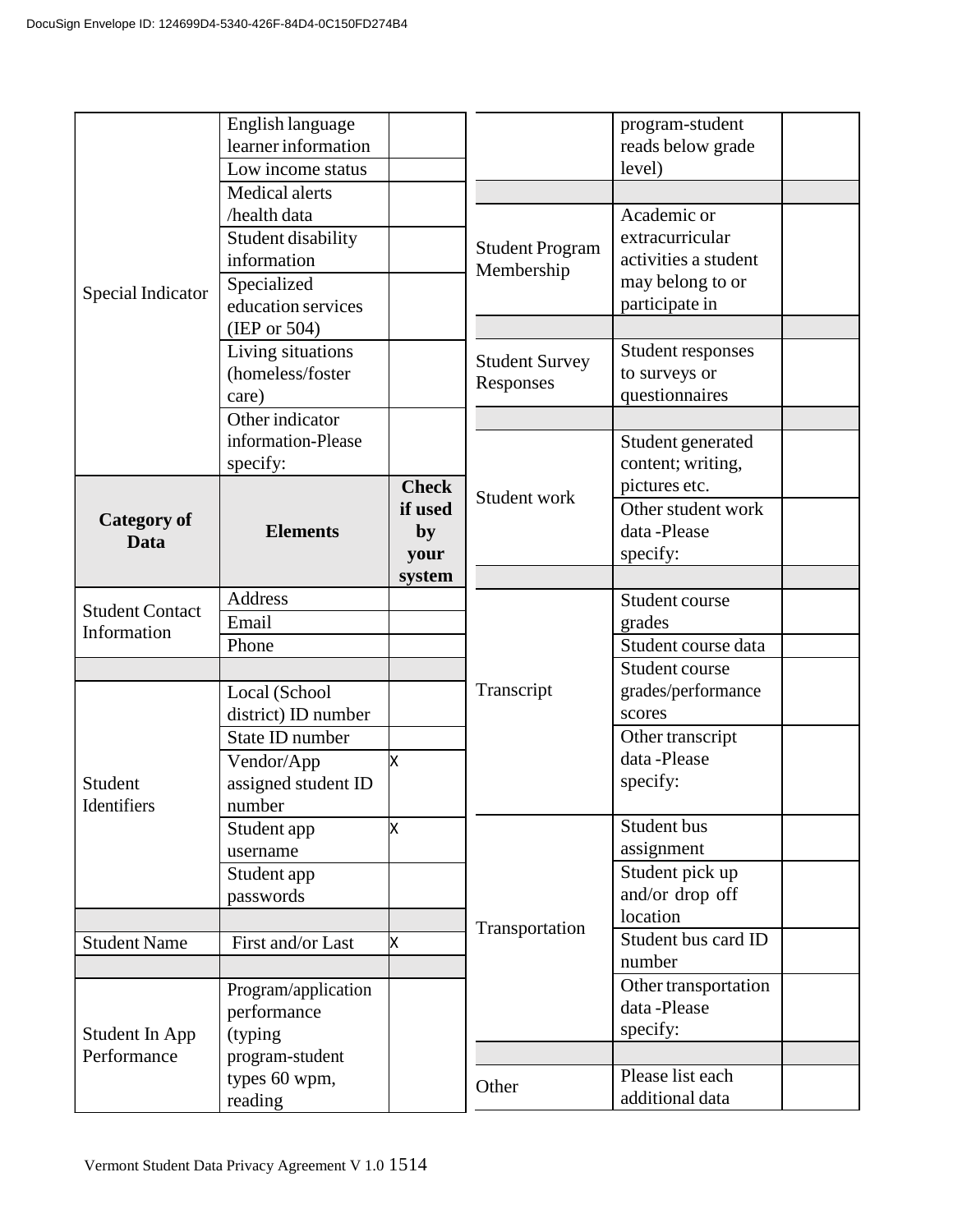| element used,       |  |
|---------------------|--|
| stored or collected |  |
| by your application |  |

No Student Data Collected at this time\_\_\_\_\_\_\_. \*Provider shall immediately notify LEA if this designation is no longer applicable.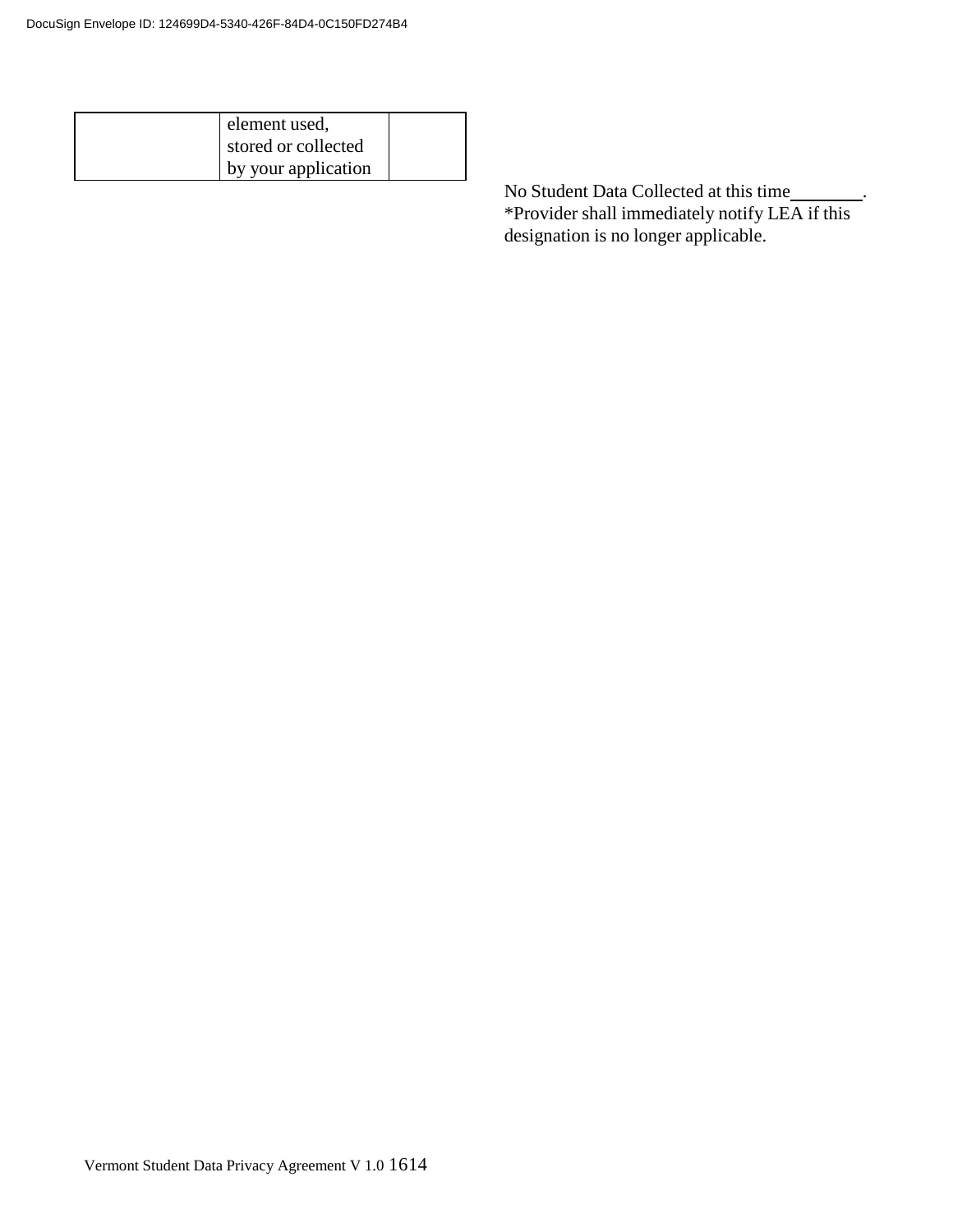## **EXHIBIT "C"**

## **DEFINITIONS**

**De-Identifiable Information (DII):** De-Identification refers to the process by which the Vendor removes or obscures any Personally Identifiable Information ("PII") from student records in a way that removes or minimizes the risk of disclosure of the identity of the individual and information about them.

**Educational Records:** Educational Records are official records, files and data directly related to a student and maintained by the school or local education agency, including but not limited to, records encompassing all the material kept in the student's cumulative folder, such as general identifying data, records of attendance and of academic work completed, records of achievement, and results of evaluative tests, health data, disciplinary status, test protocols and individualized education programs. For purposes of this DPA, Educational Records are referred to as Student Data.

**NIST:** Draft National Institute of Standards and Technology ("NIST") Special Publication Digital Authentication Guideline.

**Personally Identifiable Information (PII):** The terms "Personally Identifiable Information" or "PII" means any information that can be used to distinguish or trace an individual's identity either [directly](https://studentprivacy.ed.gov/glossary#glossary-node-210) or [indirectly](https://studentprivacy.ed.gov/glossary#glossary-node-227) through linkages with other information, and may include, but are not limited to, student data, metadata, and user or pupil-generated content obtained by reason of the use of Provider's software, website, service, or app, including mobile apps, whether gathered by Provider or provided by LEA or its users, students, or students' parents/guardians. PII includes Indirect Identifiers, which is any information that, either alone or in aggregate, would allow a reasonable person to be able to identify a student to a reasonable certainty. For purposes of this DPA, Personally Identifiable Information may include the categories of information listed in the definition of Student Data.

**Provider:** For purposes of this DPA, the term "Provider" means BetterCloud, Inc..

**Pupil Generated Content:** The term "pupil-generated content" means materials or content created by a pupil during and for the purpose of education including, but not limited to, essays, research reports, portfolios, creative writing, music or other audio files, photographs, videos, and account information that enables ongoing ownership of pupil content.

**Pupil Records:** Means both of the following: (1) Any information that directly relates to a pupil that is maintained by LEA and (2) any information acquired directly from the pupil through the use of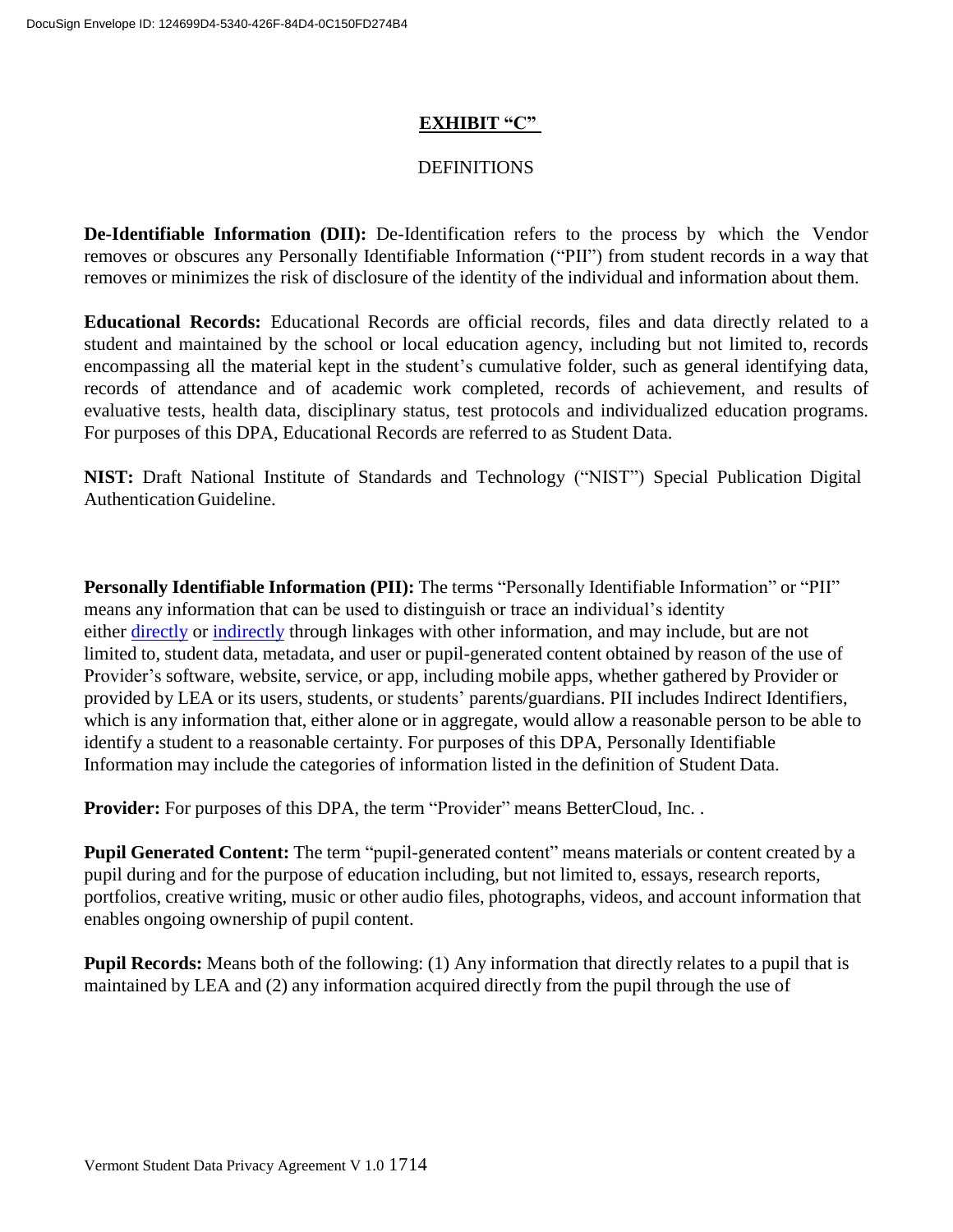instructional software or applications assigned to the pupil by a teacher or other LEA employee. For the purposes of this Agreement, Pupil Records shall be the same as Educational Records, Student Personal Information and Covered Information, all of which are deemed Student Data for the purposes of this Agreement.

**Service Agreement**: Refers to the Contract or Purchase Order to which this DPA supplements and modifies, as specified in the recitals to this DPA.

**School Official**: For the purposes of this Agreement and pursuant to 34 CFR 99.31 (B), a School Official is a contractor that: (1) Performs an institutional service or function for which the agency or institution would otherwise use employees; (2) Is under the direct control of the agency or institution with respect to the use and maintenance of education records; and (3) Is subject to 34 CFR 99.33(a) governing the use and re-disclosure of personally identifiable information from student records.

**Student Data:** Student Data includes any data, whether gathered by Provider or provided by LEA or its users, students, or students' parents/guardians, that is descriptive of the student including, but not limited to, information in the student's educational record or email, first and last name, home address, telephone number, email address, or other information allowing online contact, discipline records, videos, test results, special education data, juvenile dependency records, grades, evaluations, criminal records, medical records, health records, social security numbers, biometric information, disabilities, socioeconomic information, food purchases, political affiliations, religious information text messages, documents, student identifies, search activity, photos, voice recordings or geolocation information. Student Data shall constitute Pupil Records for the purposes of this Agreement, and for the purposes of Vermont and Federal laws and regulations. Student Data as specified in Exhibit B is confirmed to be collected or processed by the Provider pursuant to the Services. Student Data shall not constitute that information that has been anonymized or de-identified, or anonymous usage data regarding a student's use of Provider's services.

**SDPC (The Student Data Privacy Consortium):** Refers to the national collaborative of schools, districts, regional, territories and state agencies, policy makers, trade organizations and marketplace providers addressing real-world, adaptable, and implementable solutions to growing data privacy concerns.

**Student Personal Information:** "Student Personal Information" means information collected through a school service that personally identifies an individual student or other information collected and maintained about an individual student that is linked to information that identifies an individual student. For purposes of this DPA, Student Personal Information is referred to as Student Data.

**Subscribing LEA:** An LEA that was not party to the original Services Agreement and who accepts the Provider's General Offer of Privacy Terms.

**Sub-processor:** For the purposes of this Agreement, the term "Sub-processor" (sometimes referred to as the "Subcontractor") means a party other than LEA or Provider, who Provider uses for data collection, analytics, storage, or other service to operate and/or improve its software, and who has access to PII.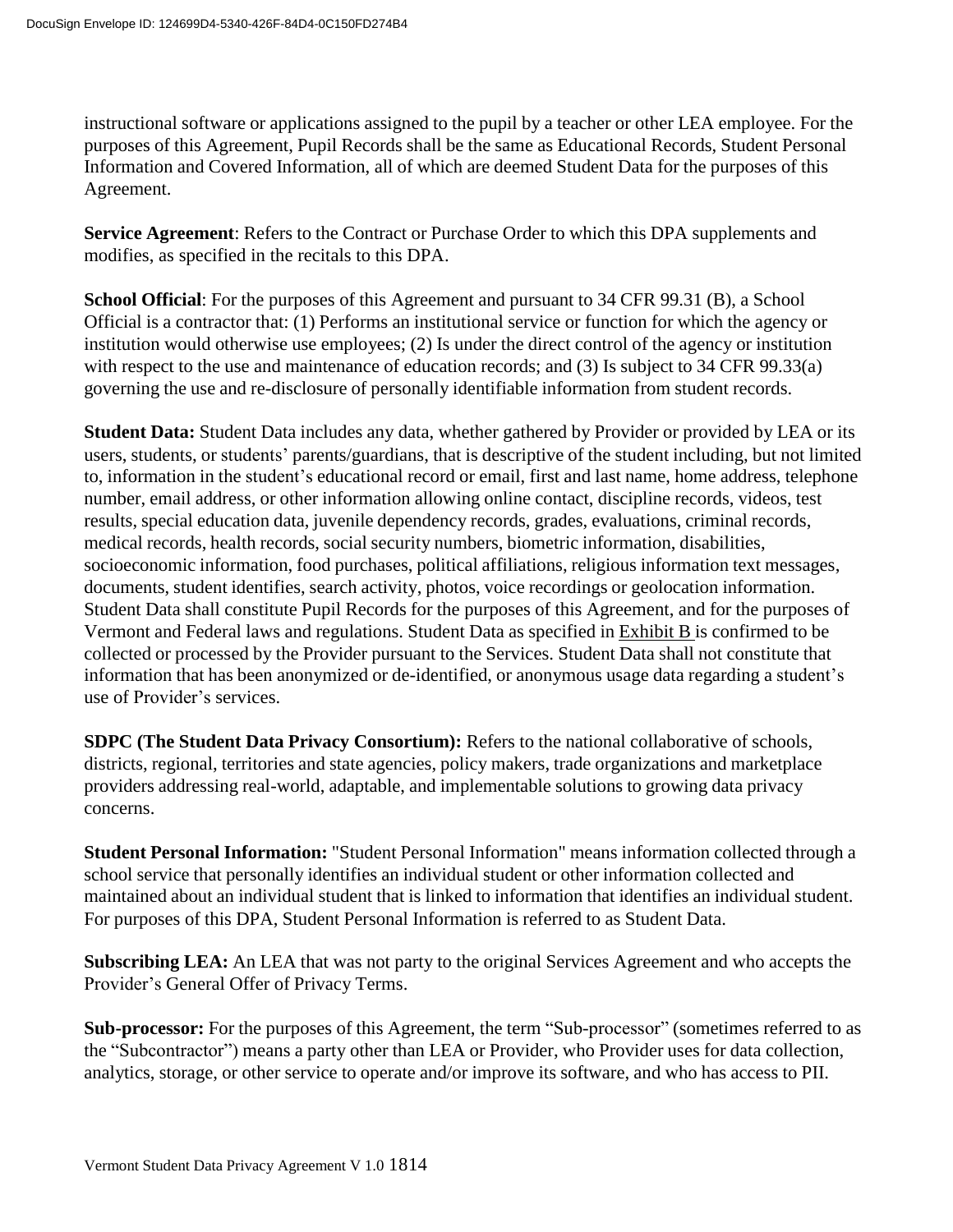**Targeted Advertising**: ped advertising means presenting an advertisement to a student where the selection of the advertisement is based on student information, student records or student generated content or inferred over time from the usage of the Provider's website, online service or mobile application by such student or the retention of such student's online activities or requests over time.

**Third Party**: The term "Third Party" means an entity that is not the Provider or LEA.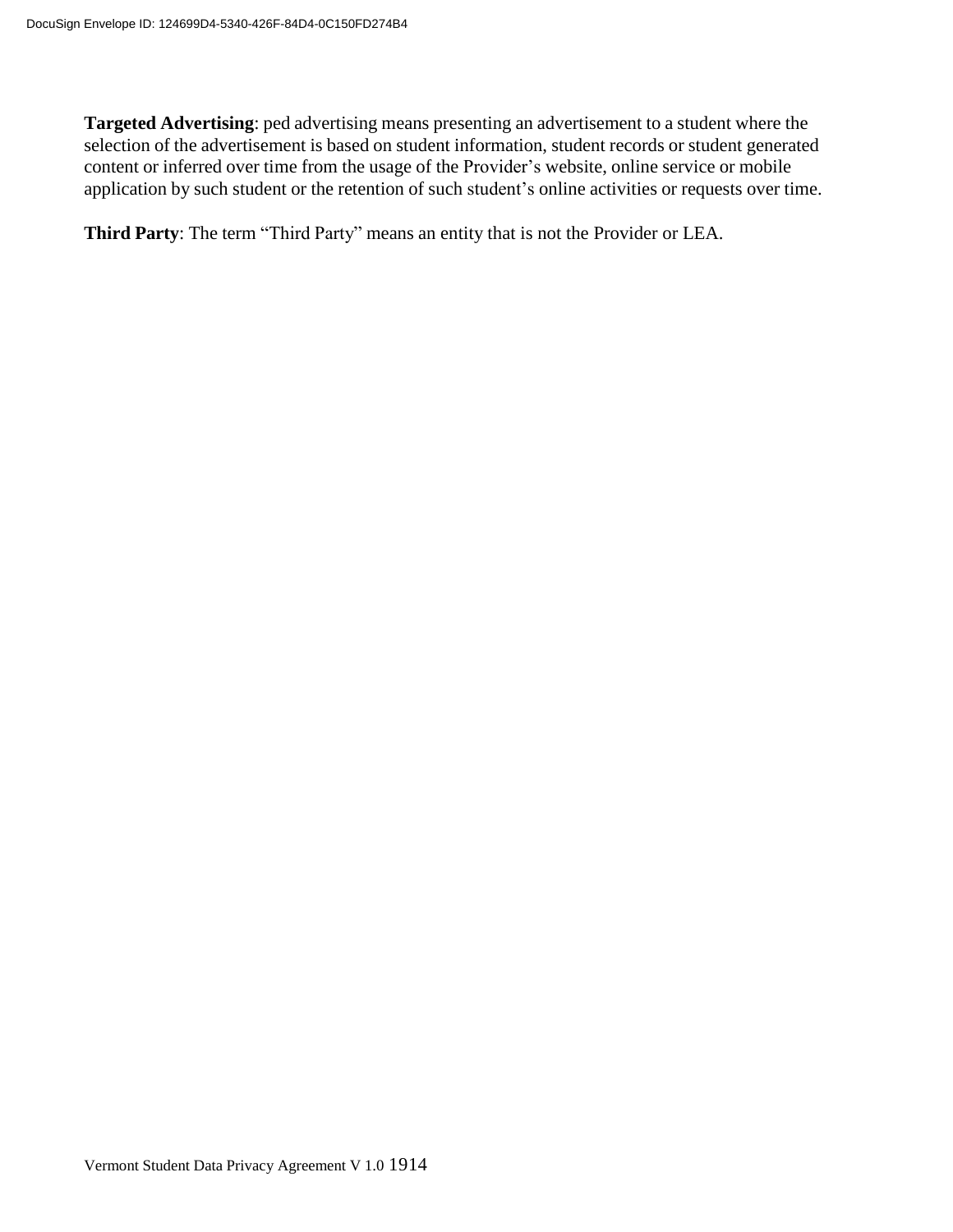#### **EXHIBIT "D"**

#### DIRECTIVE FOR DISPOSITION OF DATA

[Name or District or LEA] directs [Name of Company] to dispose of data obtained by Company pursuant to the terms of the Service Agreement between LEA and Company. The terms of the Disposition are set forth below:

| <b>Extent of Disposition</b><br>Disposition shall be:                               | Partial. The categories of data to be disposed of are as<br>follows:<br>[INSERT CATEGORIES]<br>Complete. Disposition extends to all categories of data.                                                                                                                     |
|-------------------------------------------------------------------------------------|-----------------------------------------------------------------------------------------------------------------------------------------------------------------------------------------------------------------------------------------------------------------------------|
|                                                                                     |                                                                                                                                                                                                                                                                             |
| <b>Nature of Disposition</b><br>Disposition shall be by:                            | Destruction or deletion of data.<br>Transfer of data. The data shall be transferred as set forth<br>in an attachment to this Directive. Following confirmation from<br>LEA that data was successfully transferred, Provider shall<br>destroy or delete all applicable data. |
|                                                                                     |                                                                                                                                                                                                                                                                             |
| <b>Timing of Disposition</b><br>Data shall be disposed of by the<br>following date: | As soon as commercially practicable<br>By (Insert Date)<br>[Insert special instructions.]                                                                                                                                                                                   |

Authorized Representative of LEA Date

**Verification of Disposition of Data** Date by Authorized Representative of Provider BetterCloud, Inc.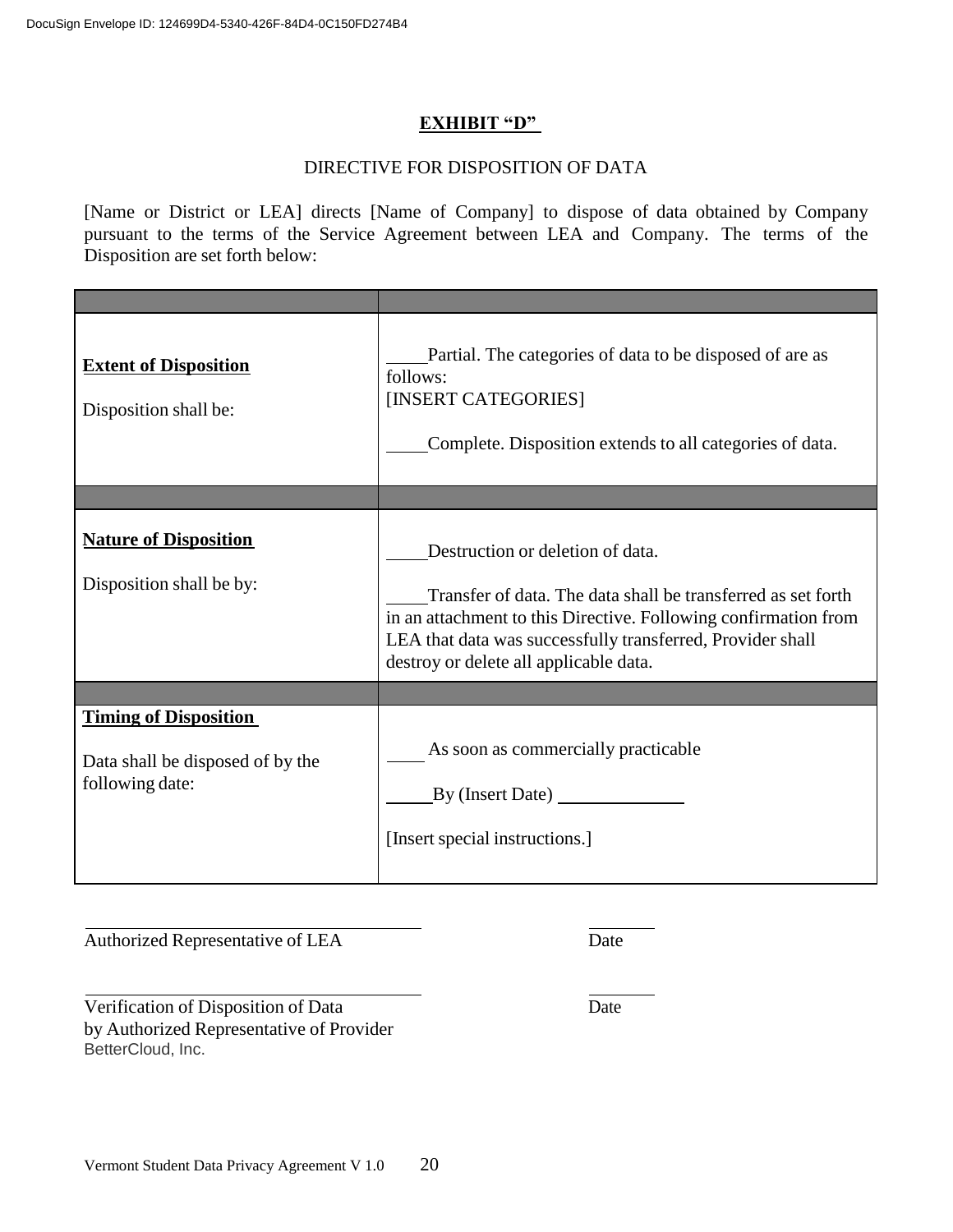Authorized Representative of Company **Date** Date

## **OPTIONAL EXHIBIT "E" GENERAL OFFER OF PRIVACY TERMS**

#### **1. Offer of Terms**

Provider offers the same privacy protections found in this DPA between it and the LEA to any other school district ("Subscribing LEA") who has entered into a separate services agreement with Provider and accepts this General Offer though its signature below. The Provider agrees that the information on the next page will be replaced throughout the Agreement with the information specific to the Subscribing LEA filled on the next page for the Subscribing LEA. This General Offer shall extend only to privacy protections and Provider's signature shall not necessarily bind Provider to other terms, such as price, term, or schedule of services, or to any other provision not addressed in this DPA. The Provider and the Subscribing LEA may also agree to change the data provided by LEA to the Provider to suit the unique needs of the Subscribing LEA. The Provider may withdraw the General Offer in the event of: (1) a material change in the applicable privacy statues; (2) a material change in the services and products subject listed in the applicable Service Agreement; or three (3) years after the date of Provider's signature to this Form. Provider shall notify the LEA in the event of any withdrawal so that this information may be transmitted to the Subscribing LEAs.

BetterCloud, Inc.

BY: Date: Date:

Printed Name: Name: Name: Title/Position: Title/Position:

### **2. Subscribing LEA**

A Subscribing LEA, by signing a separate Service Agreement with Provider, and by its signature below, accepts the General Offer of Privacy Terms. The Subscribing LEA's individual information is contained on the next page. The Subscribing LEA and the Provider shall therefore be bound by the same terms of this DPA.

BY: Date: Date:

Printed Name: Title/Position:

Vermont Student Data Privacy Agreement V 1.0 2121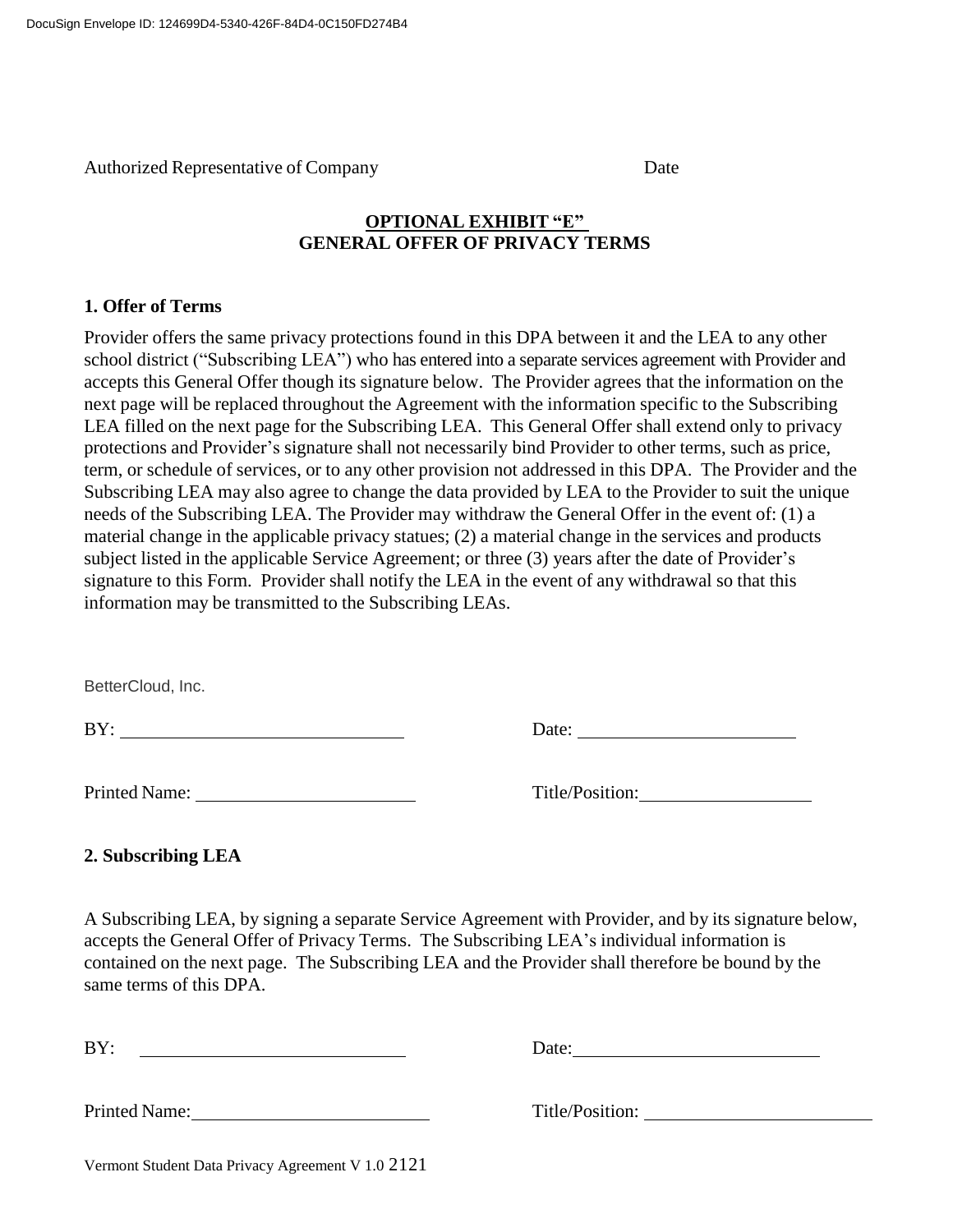DocuSign Envelope ID: 124699D4-5340-426F-84D4-0C150FD274B4